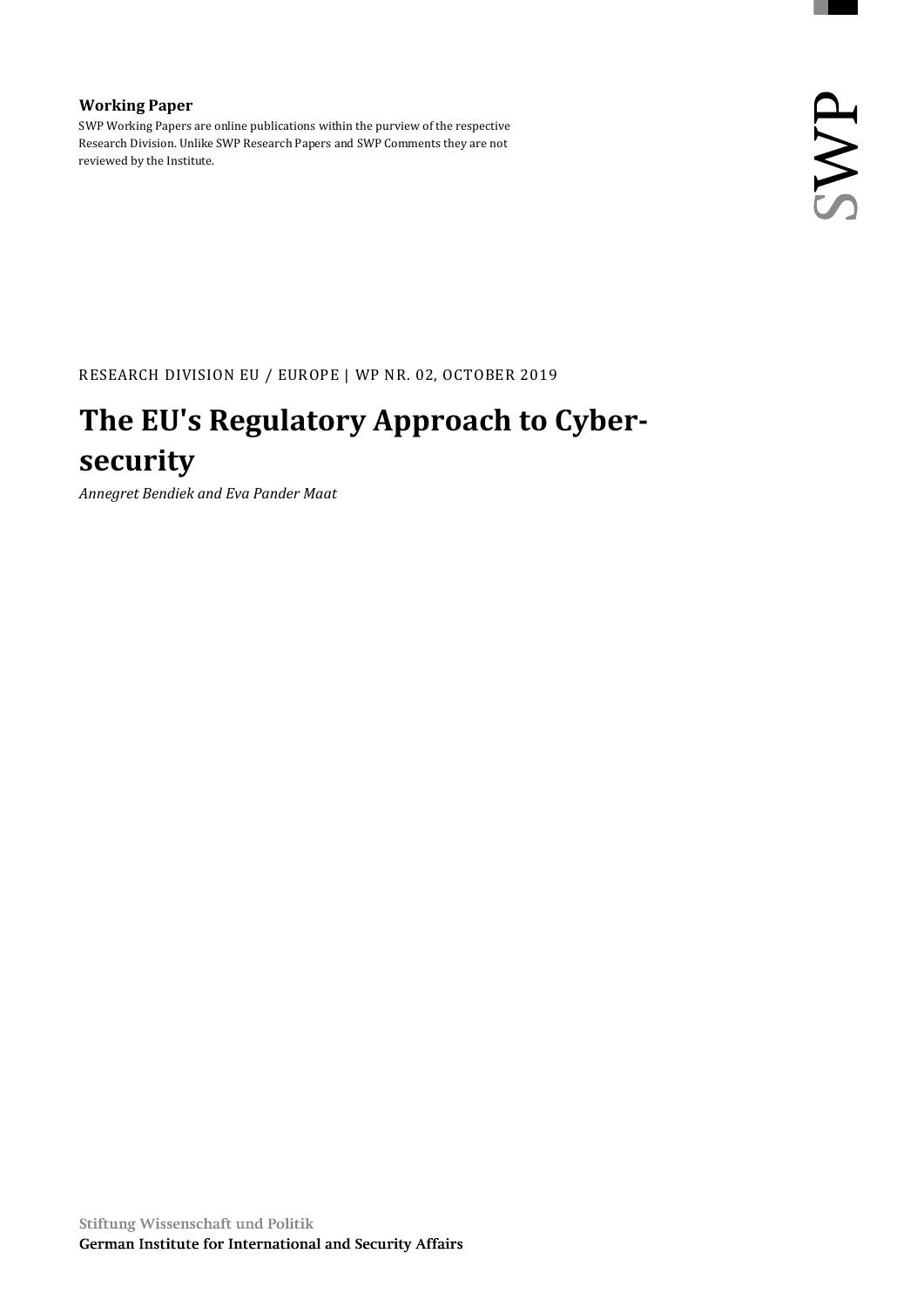#### **Contents**

#### **1.**

| 1. "Cybersecurity by Regulation"                                   | 3  |
|--------------------------------------------------------------------|----|
| 1.1 The EU's Cybersecurity Strategy                                | 5  |
| 1.2 The Role of the ECJ                                            | 6  |
|                                                                    |    |
| 2. First Pillar: Single Market                                     | 9  |
| 2.1 The Digital Single Market                                      | 9  |
| 2.2 Towards a Cyber-resilient Regulatory Framework                 | 11 |
| 3. Second Pillar: The Area of Freedom, Security and Justice (AFSJ) | 16 |
| 3.1 The Security Union                                             | 17 |
| 3.2 Substantive Cybercrime Norms                                   | 18 |
| 3.3 Law Enforcement Cooperation                                    | 19 |
| 4. Third Pillar: CSDP                                              | 21 |
| 4.1 Mutual Defence Clause                                          | 21 |
| 4.2 Common Defence Cooperation                                     | 22 |
| 4.3 Common Defence Investment                                      | 23 |
| <b>5. Fourth Pillar: CFSP</b>                                      | 24 |
| 5.1 Cyber Diplomacy Toolbox                                        | 24 |
| 5.2 Cybersecurity Concerns in Foreign Trade                        | 25 |
|                                                                    |    |
| 6. Conclusion                                                      | 27 |
| 7. Annex                                                           | 29 |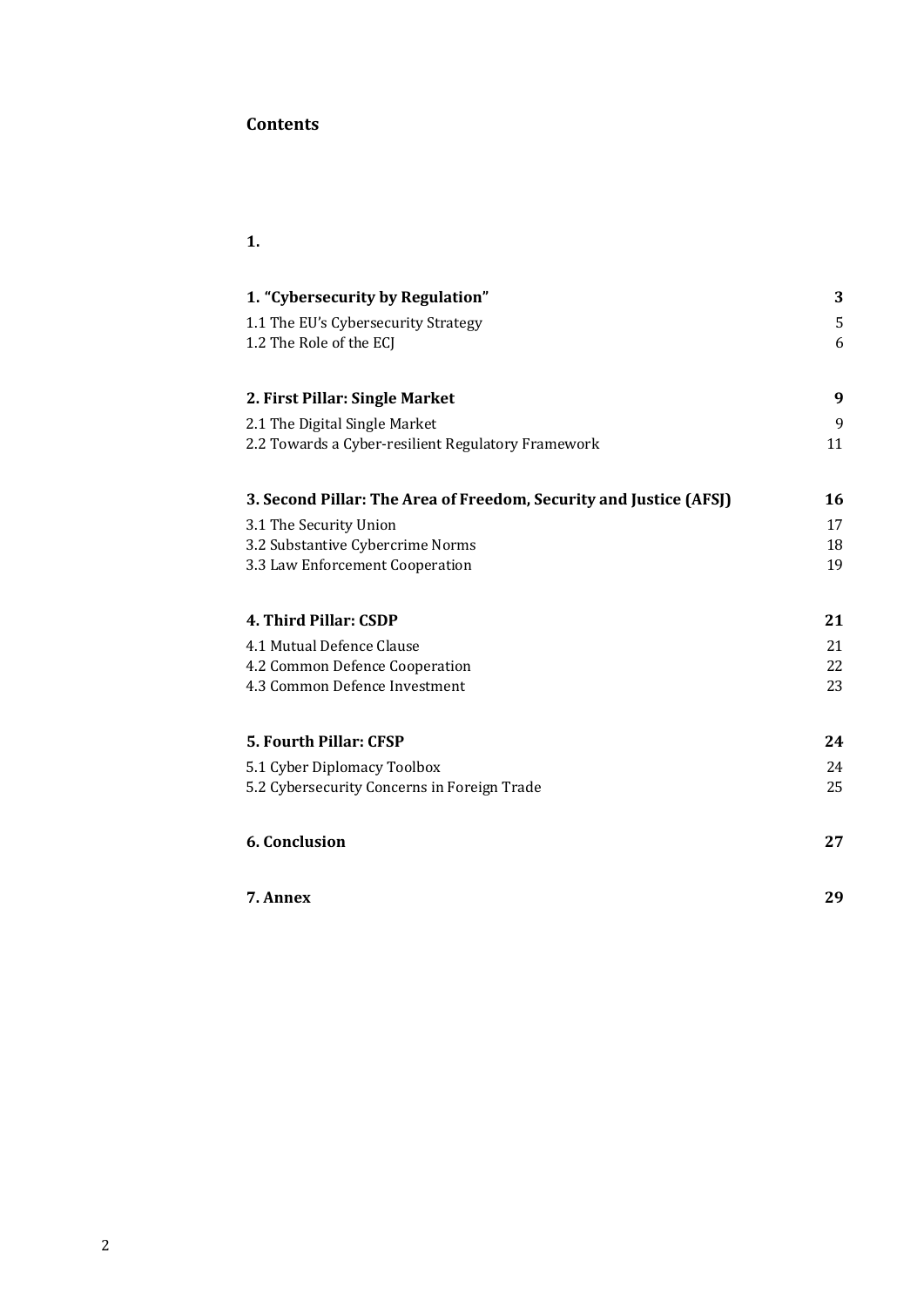# <span id="page-2-0"></span>1. "Cybersecurity by Regulation"

*"While many aspects of cybercrime are firmly established, other areas of cybercrime have witnessed a striking upsurge in activity, including attacks on an unprecedented scale, as cybercrime continues to take new forms and new directions."<sup>1</sup> "A growing amount of illicit trade now has an online component"<sup>2</sup>* 

*"Criminals increasingly abuse cryptocurrencies to fund criminal activities"<sup>3</sup>*

*"By the end of 2016 we had witnessed the first massive attack originating from [Internet of Things] devices, as the Mirai malware transformed around 150 000 routers and CCTV cameras into a DDoS botnet"<sup>4</sup>*

*"The combination of factors behind the WannaCry and NotPetya attacks of mid-2017 have taken malware attacks to a level where they can be an impossible challenge for national law enforcement agencies to handle alone."<sup>5</sup>* 

*"Criminals continue to use Distributed-Denial-of-Service (DDoS) attacks as a tool against private business and the public sector. Such attacks are used not only for financial gains but for ideological, political or purely malicious reason."<sup>6</sup>*

*"In a 12-month period, [data-] breaches relating to the disclosure of over 2 billion records were reported, all impacting EU citizens to some degree."<sup>7</sup>*

The free trade of data has spurred globalization and brought about an ever-more interconnected world. Cyberspace and the internet were long seen as a source of economic growth, a place primarily belonging to businesses and customers. The EU, too, has long seen the digital world through an economic lens with a free trade perspective. Today still, 'data transfers are seen as crucial to revive the slowing European economy.'<sup>8</sup> However, as concerns about the privacy rights and security of individuals in cyberspace have grown, cybersecurity has in the past two decades quickly ascended to the top of the political and legislative agenda in the European Union (EU). This is in spite of the

<sup>1</sup> European Cybercrime Centre, *Internet Organized Crime Assessment 2017* (The Hague: European Union Agency for Law Enforcement, 2017)

<sup>2</sup> European Cybercrime Centre, *Internet Organized Crime Assessment 2017* (The Hague: European Union Agency for Law Enforcement, 2017)

<sup>3</sup> European Cybercrime Centre, *Internet Organized Crime Assessment 2018* (The Hague: European Union Agency for Law Enforcement, 2018)

<sup>4</sup> European Cybercrime Centre, *Internet Organized Crime Assessment 2017* (The Hague: European Union Agency for Law Enforcement, 2017)

<sup>5</sup> European Cybercrime Centre, *Internet Organized Crime Assessment 2018* (The Hague: European Union Agency for Law Enforcement, 2018)

<sup>6</sup> European Cybercrime Centre, *Internet Organized Crime Assessment 2018* (The Hague: European Union Agency for Law Enforcement, 2018)

<sup>7</sup> European Cybercrime Centre, *Internet Organized Crime Assessment 2017* (The Hague: European Union Agency for Law Enforcement, 2017)

<sup>8</sup> Annegret Bendiek and Magnus Römer, "Externalizing Europe: the global effects of European data protection." *Digital Policy, Regulation and Governance* 21, no. 1 (2019): 32-43, p. 37.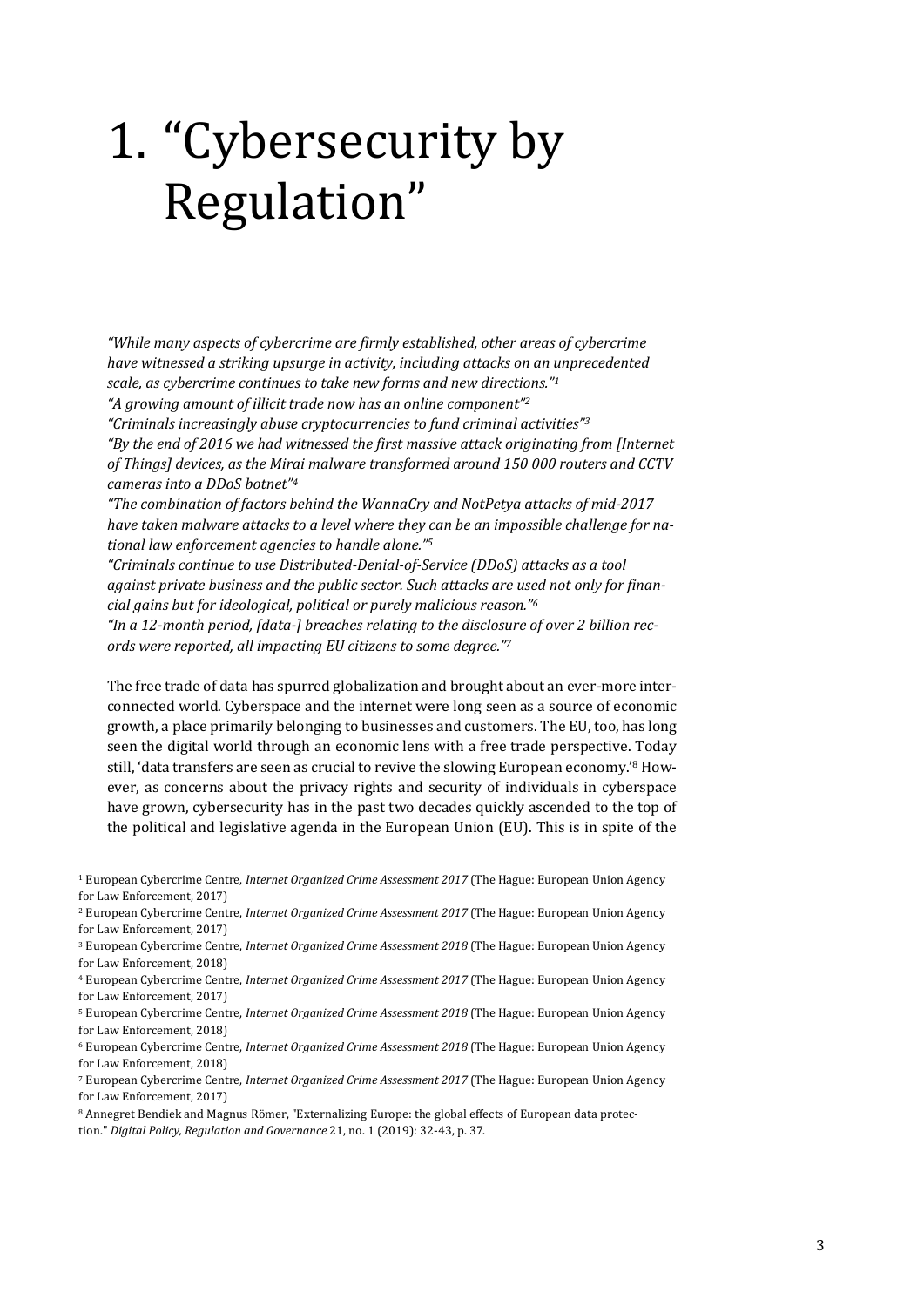fact that cybersecurity remains a legal competence of the Member States, as the Treaties do not provide a unifying legal basis for the EU to regulate cybersecurity.<sup>9</sup> Consequently, the EU mainly has a coordinating role in the area of cybersecurity. The EU's approach to cybersecurity is scattered across the policy domains which are affected by cyber-threats and in which the Treaties do confer powers upon the EU. These include first, and primarily so, the internal market; second the Area of Freedom, Security and Justice (AFSJ); third the Common Security and Defence Policy (CSDP); and fourth the Common Foreign and Security Policy (CFSP).10The EU has broad legislative competences to regulate the single market.<sup>11</sup> In contrast, its competences in the AFSI are mainly restricted to matters of law enforcement.<sup>12</sup> Moreover, although the EU's moderate mandate to formulate within CSDP cyber defence projects have recently gained somewhat of a political momentum, these domains are still mostly nationally governed.<sup>13</sup>

The EU has been driven primarily by an internal market rationale in its approach to cybersecurity. This rationale entails that the EU deploys its political and legal mandate to regulate the internal market to issue common policies and legislation on cybersecurity. Conveniently so, because the foundational Treaties provide the most versatile legislative basis for internal market regulation: the "catch-all provision" of article 114 TFEU. In turn, cybersecurity has functioned as a tool for the EU legislator to expand the range of Union action in domains outside of the internal market. Cybersecurity as a new policy field has proven able to yield relatively broad political support for common action, particularly stretching the Treaty provisions for security and foreign policy. When compared to regional and international organizations in global cyber governance with narrow, clearly defined mandates specifically devoted to cybersecurity,<sup>14</sup> the EU's mandate is limited and can be characterized as "cybersecurity by regulation" (Ramses Wessel).

The EU's approach to cybersecurity is being implemented in a piecemeal fashion. The lack of a unifying legal basis to address cybersecurity has forced the EU to formulate its approach based on other competences, primarily internal market regulation. Two recent major policy projects have been instrumental in this approach. First, in 2014 the Juncker Commission announced that a Digital Single Market strategy (DSM) would be at the top of its political agenda.<sup>15</sup> Cybersecurity forms an integral part of the DSM as

[https://ec.europa.eu/commission/sites/beta-political/files/juncker-political-guidelines-speech\\_en.pdf](https://ec.europa.eu/commission/sites/beta-political/files/juncker-political-guidelines-speech_en.pdf)

<sup>9</sup> Article 43(1) TFEU does allow for the adoption of Council Decisions. See also Ramses A. Wessel, "Cybersecurity in the European Union: Resilience through Regulation?" in *Routledge Handbook of EU Security Law and Policy* ed. Elena Conde Pérez (London/New York: Routledge, 2019).

<sup>&</sup>lt;sup>10</sup> This categorization is in line with the 2013 Cyber Security Strategy and, in a different order, was presented in Annegret Bendiek, 'The EU as a Force for Peace in International Cyber Diplomacy" *SWP Comment* No. 19, April, 2018.

<sup>11</sup> Article 4(2)(a) TFEU provides the EU with shared competences in the area of the internal market, but article 114 TFEU has long proven a fruitful legal basis for legislative development, making the internal market into the most mature area of European policy and law.

<sup>&</sup>lt;sup>12</sup> See paragraph 5 for more on the constitutional construction of the AFSJ.

<sup>13</sup> See paragraph 6 and 7 for more on the constitutional construction of the CFSP and CSDP.

<sup>14</sup> Patryk Pawlak, "The EU's Role on Shaping the Cyber Regime Complex", *European Foreign Affairs Review* 24, iss. 2 (2019): 167-186, pp. 169.

<sup>15</sup> Jean-Claude Juncker, "A new start for Europe: My agenda for jobs, growth, fairness and democratic change. Political guidelines for the next European Commission. Opening statement in the European Parliament plenary session" *European Commission* July 15, 2014,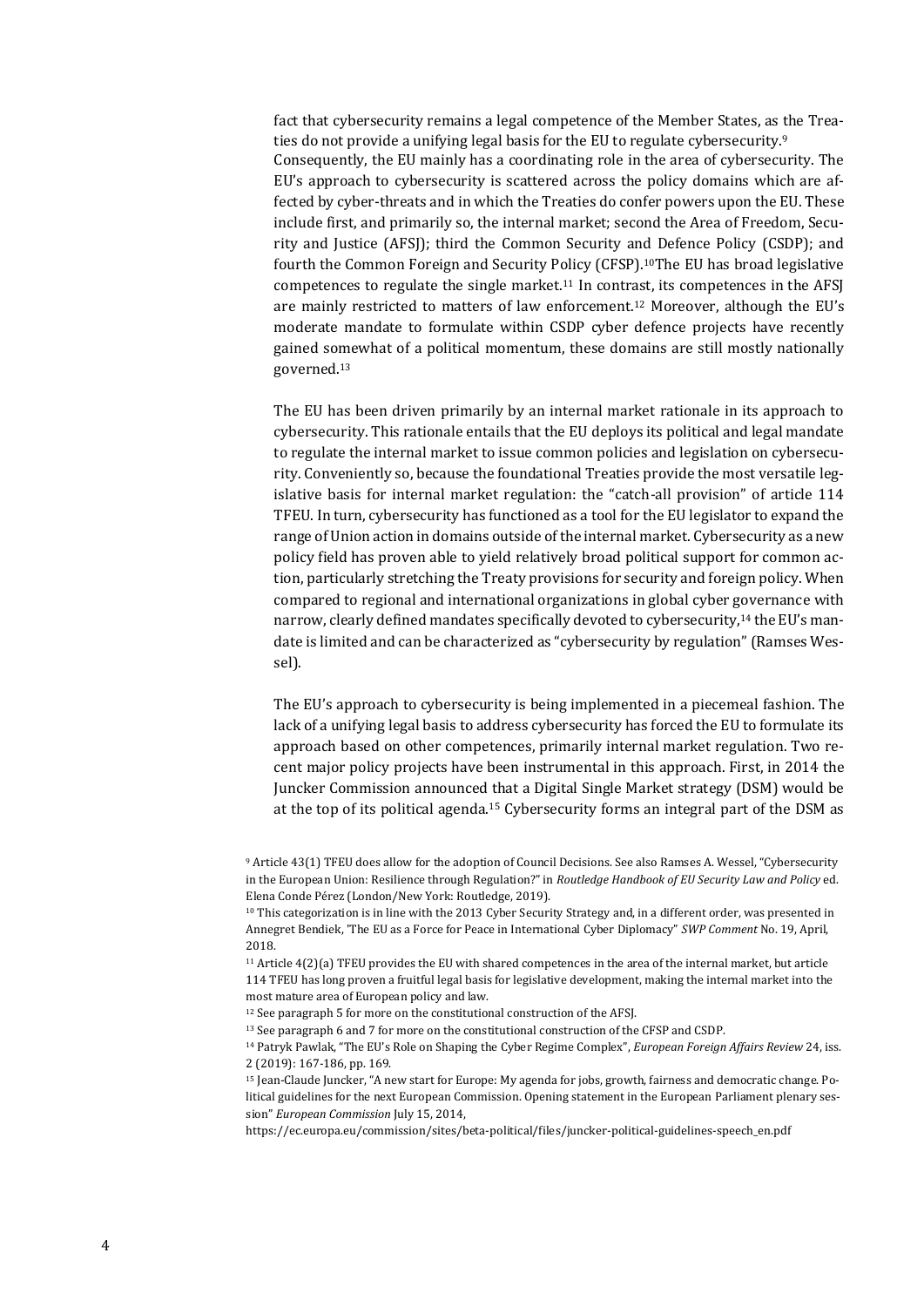an essential tool for averting economic damage to and conserving consumer trust in the European markets. Second, in 2015 the Commission employed the legal basis of the AFSJ for the construction of the so-called Security Union.<sup>16</sup> In line with the internal market rationale, cybersecurity is an integral part of the Security Union to protect the EU's digital market. The key elements of the EU's cybersecurity approach stem from either of these two projects, notwithstanding frequent mutual overlaps which demonstrate the unique cross-sectional nature of cybersecurity as a policy field.

#### <span id="page-4-0"></span>**1.1 The EU's Cybersecurity Strategy**

The overarching strategy within the EU's approach to cybersecurity was only consolidated in 2013, when the Cyber Security Strategy  $(CSS)^{17}$  was agreed upon. However, the construction of the EU's approach to cybersecurity can be traced back to the completion of the internal market in 1985.<sup>18</sup> The economic opportunities of the emerging global market for digital services and goods led the Commission to identify ICT and the digital domain as a potential area of Union action.<sup>19</sup> In the subsequent decades, this argument was firmly entrenched in EU digital policy-making and prevailed when it became apparent that digitalization brought risks as well as benefits.  $20$  The risks of digitalization are interpreted in an economic rather than a security discourse: cyber threats undermine citizens' trust in online services and negatively impact the economy.<sup>21</sup> For this reason, the EU is legitimized to take measures to improve cybersecurity to protect the internal market. Three decades and some later, the internal market rationale is still the primary rationale behind the EU's approach to cybersecurity and determines the legislative, political and industrial agenda on cybersecurity.

The CSS reflects and, carefully, expands the internal market rationale set out above. The policy priorities set out in 2013, confirmed by the 2017 review and renewal of the CSS, <sup>22</sup> entail 1) achieving cyber resilience, 2) reducing cybercrime, 3) developing cyber defence policy and capabilities related to the CSDP, 4) developing industrial and technological resources necessary for cybersecurity, and 5) establishing a coherent cyberspace policy. The concept of resilience is defined as 'a capacity to resist and regenerate' and being 'crisisproof'<sup>23</sup> and features as a common thread through all domains of the EU's cybersecurity

<sup>16</sup> European Political Strategy Centre, "Towards a 'Security Union': Bolstering the EU's counter-terrorism response" *European Commission* April 20, 2016,

[https://ec.europa.eu/epsc/publications/strategic-notes/towards-%E2%80%98security-union%E2%80%99\\_en](https://ec.europa.eu/epsc/publications/strategic-notes/towards-%E2%80%98security-union%E2%80%99_en) <sup>17</sup> JOIN (2013) 1 final (Brussels, February 7, 2013).

<sup>18</sup> Robert Scott Dewar, *Cyber security in the European Union: an historical institutionalist analysis of a 21st century security concern*, PhD diss. (University of Glasgow, 2017), pp. 125.

<sup>19</sup> COM (85) 310 final (Milan, June 14 1985).

<sup>20</sup> Robert Scott Dewar, *Cyber security in the European Union: an historical institutionalist analysis of a 21st century security concern*, PhD diss. (University of Glasgow, 2017).

<sup>21</sup> COM (2015) 192 final (Brussels, May 6, 2015), pp. 12-13.

<sup>22</sup> JOIN (2013) 1 final (Brussels, February 7, 2013); SWD (2017) 295 final (Brussels, September 13, 2017); JOIN (2017) 450 final (Brussels, September 13, 2017).

<sup>23</sup> Annegret Bendiek, "A Paradigm Shift in the EU's Common Foreign and Security Policy: From Transformation to Resilience", *SWP Research Paper* No. 11, October, 2017, p. 6.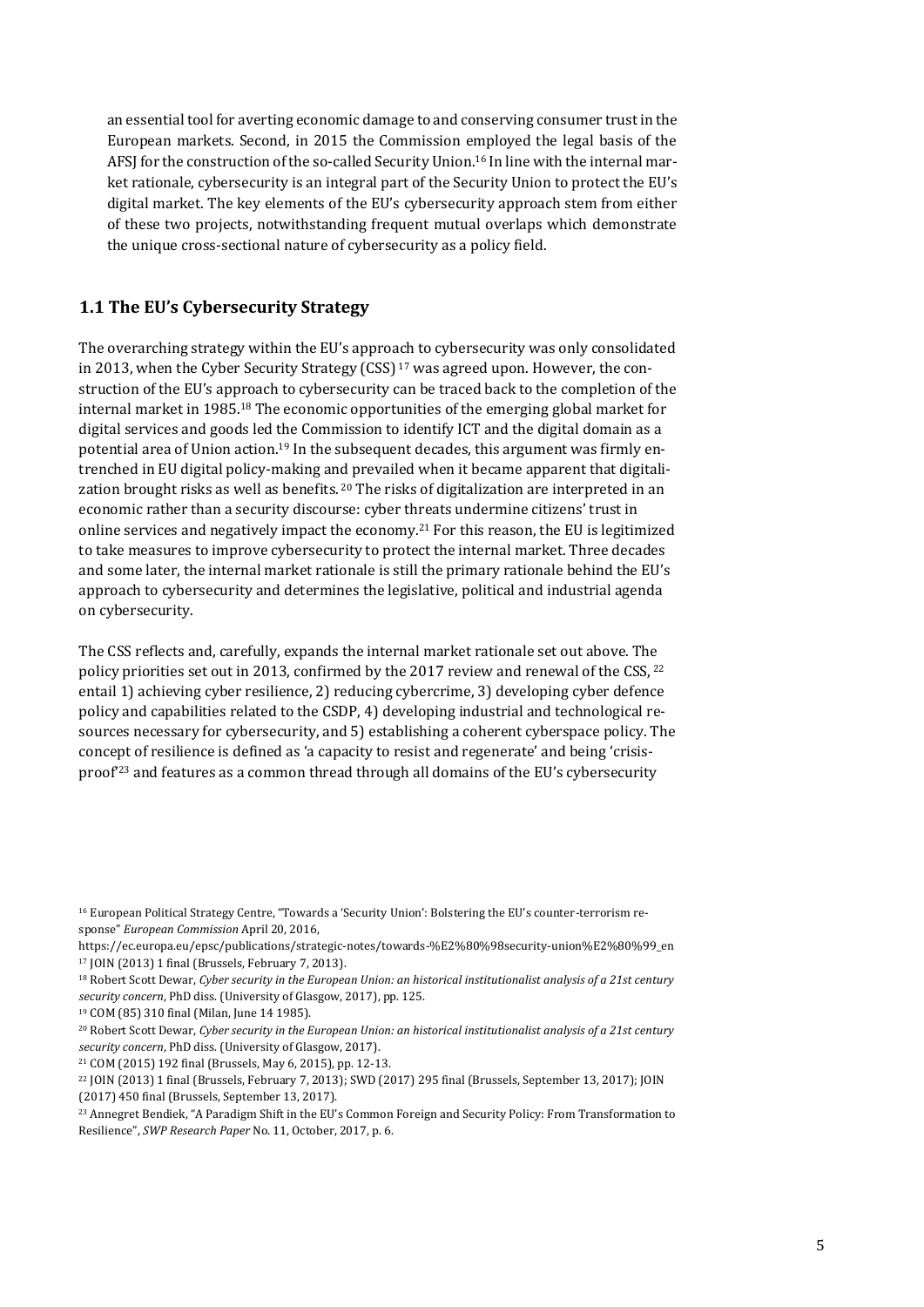policy, as well the 2016 Global Strategy.<sup>24</sup> To the EU, "security begins internally". <sup>25</sup> When speaking of cyber resilience, the EU mainly has the resilience of the private sector, providers of essential services and operators of critical infrastructures in mind. The eventual aim, in cyberspace as well as in other areas, is to create "deterrence by resilience". The core of the EU's cybersecurity strategy is the pursuit of internal cyber-resilience, to be achieved by means of a legal-regulatory as well as an industrial agenda that minimizes the economic risks of cyber threats and strengthens repair mechanisms.<sup>26</sup> The objective of achieving internal resilience is complemented by measures aimed at trust-building, creating global interdependence and advocating common norms.

In spite of the 2013 and 2017 Strategies, the institutional and policy cohesion of the EU's approach to cybersecurity is subject to criticism.<sup>27</sup> Regulatory and policy developments stretch across policy domains at varying speeds. Harmonization has been achieved in some fields, such as the protection of information systems and certification, and lagged behind in others, such as substantive and procedural criminal law. Investments in digital infrastructure and technology have steadily increased but are as of yet insufficient to compensate for the deficient competitiveness of the EU's ICT market. Cybersecurity efforts in all domains are eventually accessory or complementary to the internal market and serve to protect the internal market's economic resilience rather than the EU as such. The most concrete legislative and political efforts follow the internal market rationale: the Union is legitimized to devise standards on data protection and security because the regulation of the internal market requires it to.

As the largest internal market in the world, the EU's resilience-based approach serves as a force for cybersecurity regulation at the GGE level at the United Nations. The EU's strength, however, lies mainly with the externalization of internal market-related standards. The EU will require a forward-looking regulatory framework which is consistently compatible with norms and values enshrined in the Treaties and the Charter<sup>28</sup> to fulfil its potential as a global digital norm builder.

#### <span id="page-5-0"></span>**1.2 The Role of the ECJ**

The European Court of Justice (ECJ) oversees the application of the Treaties in line with the law.<sup>29</sup> The ECJ is therefore essential to the effectiveness and resilience of the EU as a legal community, which is founded upon the rule of law and respect for human rights.<sup>30</sup> The Commission employed its exclusive competence on the internal market to regulate cyberspace, article 114 TFEU, which also functioned as the initial legal basis for EU data protection

<sup>25</sup> Annegret Bendiek, "A Paradigm Shift in the EU's Common Foreign and Security Policy: From Transformation to Resilience", *SWP Research Paper* No. 11, October, 2017, p. 14.

1254–1272; Annegret Bendiek, "Europe's Patchwork Approach to Cyber Defence Needs a Complete Overhaul" *Council on Foreign Relations*, August 30, 2017,

<https://www.cfr.org/blog/europes-patchwork-approach-cyber-defense-needs-complete-overhaul> <sup>28</sup> The Charter of Fundamental Rights of the European Union.

<sup>24</sup> European External Action Service, "Shared Vision, Common Action: A Stronger Europe A Global Strategy for the European Union's Foreign And Security Policy", June, 2016 [http://eeas.europa.eu/archives/docs/top\\_sto](http://eeas.europa.eu/archives/docs/top_stories/pdf/eugs_review_web.pdf)[ries/pdf/eugs\\_review\\_web.pdf](http://eeas.europa.eu/archives/docs/top_stories/pdf/eugs_review_web.pdf)

<sup>26</sup> Annegret Bendiek, "A Paradigm Shift in the EU's Common Foreign and Security Policy: From Transformation to Resilience", *SWP Research Paper* No. 11, October, 2017, p. 14.

<sup>27</sup> Helen Carrapico and Andre Barrinha, "The EU as a Coherent (Cyber) Security Actor?" *JCMS* 55, no. 6. (2017):

<sup>29</sup> Article 19 TEU.

<sup>30</sup> Article 2 TEU.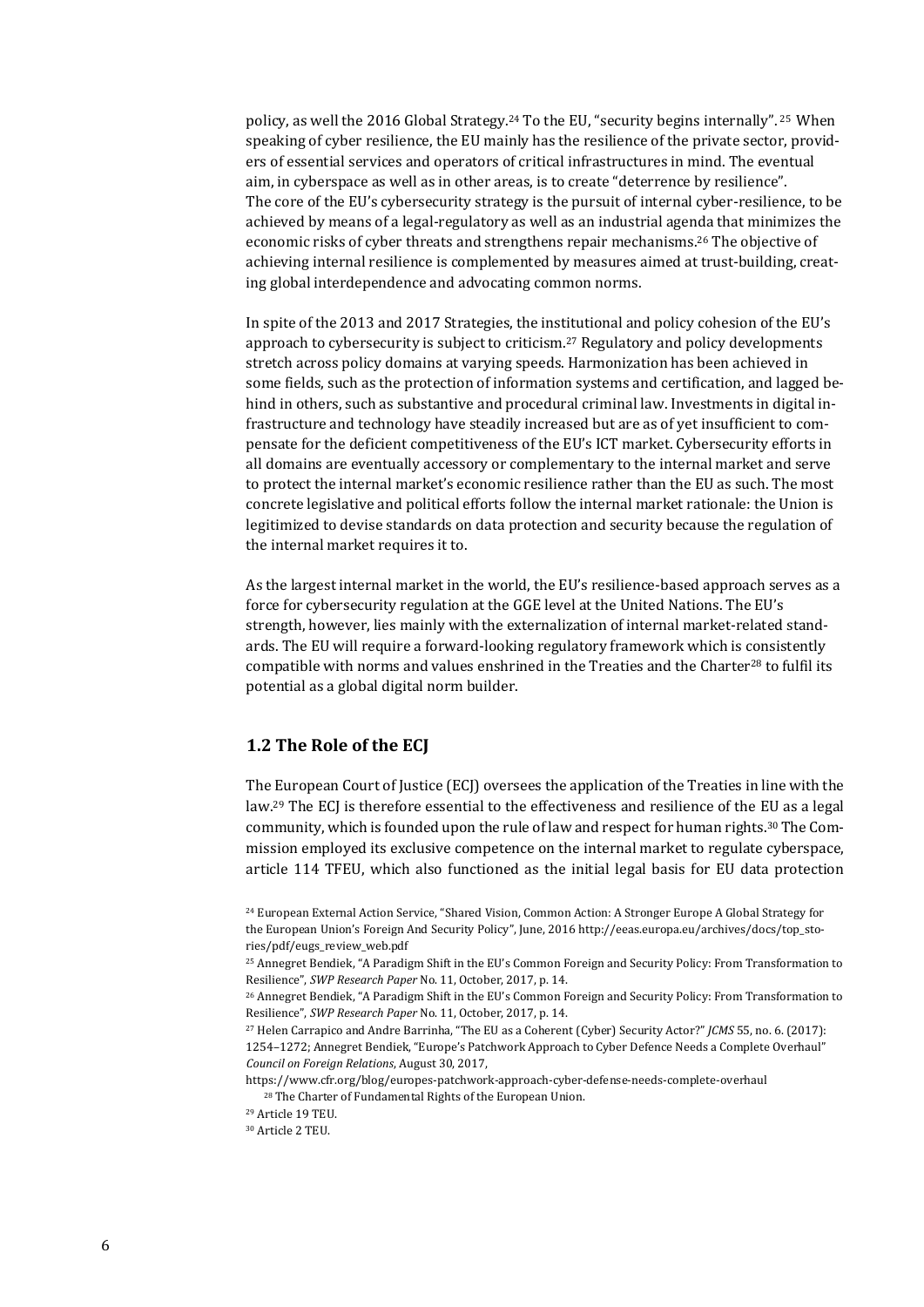law.<sup>31</sup> The ECJ has not issued any rulings on cybersecurity specifically, which is not surprising given the novelty of the first comprehensive legislative instruments on cybersecurity. Nevertheless, the ECJ's case law on data protection sets a clear precedent on the EU's approach to rights protection in cyberspace. In the case of data protection, the ECJ confirmed internal market regulation as a legal basis for regulating cyberspace, $32$  has boosted the prevalence of data security, expanded the fundamental right to data protection, reinforced the extraterritorial scope of the EU's data protection law and maintained a strong focus on minimum standards overall.

The ECJ in the Digital Rights Ireland decision assessed the contended Data Retention Directive by the fundamental rights to private life and privacy.<sup>33</sup> Notably, the ECJ focused on the Directive's secondary objective: that of security.<sup>34</sup> This focus illustrates that the suitability of article 114 as a legal basis can be questioned, $35$  but is not as such by the ECJ. The ECJ set strict minimum standards for data security and went so far as to invalidate the Directive because these standards were not met.<sup>36</sup> The decision thus made explicit the legal argument that the EU legal community commits to providing a high level of security in cyberspace, even if the constitutional basis to do so stems from the internal market. In Tele2 and Watson, then, the ECJ confirmed that the standards it set out in Digital Rights Ireland are mandatory and that the ECJ is indeed competent to review not only the retention, but also the access to data.<sup>37</sup> The ECJ's decision in the Google Spain case established the 'right to be forgotten'.<sup>38</sup> This decision buttressed the relevance of the fundamental right to data protection in the EU's digital economy, which is weighed heavily in the balancing exercise between privacy and the right to information or Google's economic interests in a free flow of data.<sup>39</sup> Google Spain confirms that the ECJ takes the perspective of the data subject, i.e. the customer or individual, rather than that of the data processor, i.e. businesses or governments. Following a recurrent pattern in EU law, the ECJ's rights-oriented approach has now been codified in article 16 TFEU, which provides an express legal basis for the EU to protect the fundamental right to data protection.<sup>40</sup> Article 16 TFEU, in addition to the internal market rationale and the security dimension of data protection, functioned as the legal basis for the General Data Protection Regulation (GDPR).<sup>41</sup>

- <sup>31</sup> Directive 95/46/EC of the European Parliament and of the Council of 24 October 1995 on the protection of individuals with regard to the processing of personal data and on the free movement of such data, Recitals 2 and 3.
- <sup>32</sup> The ECI has as of yet never questioned using article 114 TFEU as a basis for cyberspace regulation. Its choice not to was particularly striking in the case of Digital Rights Ireland, in which the Court assessed the Data Retention Directive exclusive by the extent to which it attained its secondary objective, of attaining security. (Article 114 allows for the issuance of legislation which employs, alongside the objective of the functioning of the internal market, other objectives.)

<sup>33</sup> Articles 7, 8 and 11 of the Charter of Fundamental Rights of the European Union.

<sup>34</sup> European Court of Justice, Joined Cases C-293/12 and C-594/12 "Digital Rights Ireland, April 8, 2014.

<sup>35</sup> Orla Lynskey, "The Data Retention Directive is incompatible with the rights to privacy and data protection and is invalid in its entirety: Digital Rights Ireland," *Common Market Law Review* 51, (2014): 1789–1812.

<sup>37</sup> European Court of Justice, Joined Cases C-203/15 and C-698/15 "Tele2 and Watson," December 21, 2016.

<sup>39</sup> European Court of Justice, Case C-131/12 "Google Spain SL and Google Inc. v Agencia Española de Protección de Datos (AEPD) and Mario Costeja González," May 13, 2014, para 97.

<sup>36</sup> European Court of Justice, Joined Cases C-293/12 and C-594/12 "Digital Rights Ireland, April 8, 2014, para 71.

<sup>38</sup> European Court of Justice, Case C-131/12 "Google Spain SL and Google Inc. v Agencia Española de Protección de Datos (AEPD) and Mario Costeja González," May 13, 2014.

<sup>40</sup> McKay Cunningham, "Diminishing Sovereignty: How European Privacy Law Became International Norm", *Santa Clara Journal of International Law* 11, no. 2 (2013): 421-453, p. 440.

<sup>41</sup> Regulation (EU) 2016/679 of the European Parliament and of the Council of 27 April 2016 on the protection of natural persons with regard to the processing of personal data and on the free movement of such data,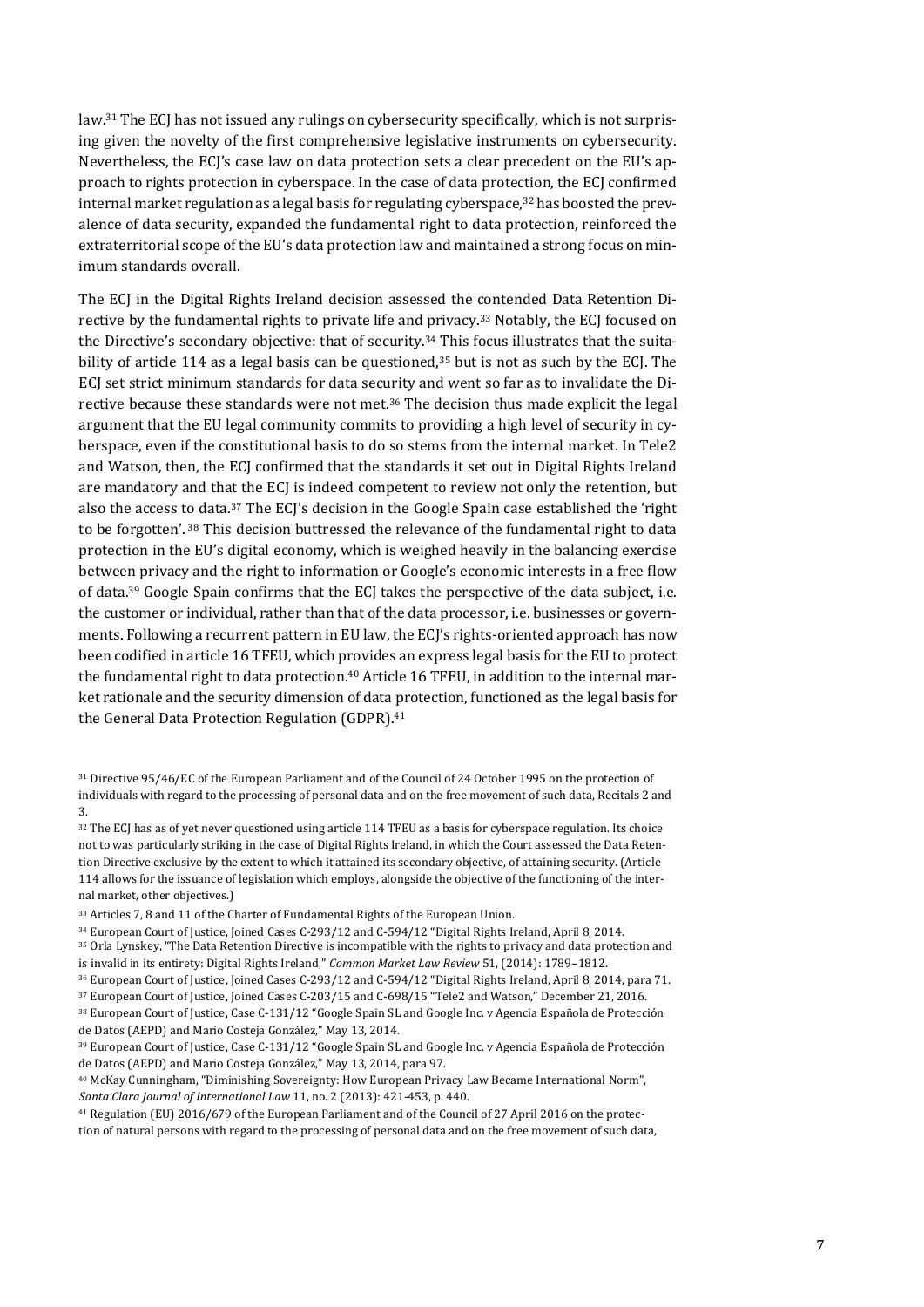The ECJ has also reinforced the extraterritorial effects of the EU's data protection law. This effect has both a legal and a non-legal dimension. By means of the so-called Brussels effect, EU data protection law is adopted by businesses outside of the EU's physical borders because of the economic incentive to access the internal market.<sup>42</sup> Complementary to this 'soft' effect, third countries are incentivized to adopt EU-level data protection standards by adequacy decisions and data protection standards in bilateral agreements. The EU only categorically allows data transfers to a third country if an "adequate level of protection" is ensured. An adequacy decision, then, exempts data controllers or processors established in or processing personal data belonging to data subjects in the EU from referring to any specific authorization for data transfers.<sup>43</sup> The ECJ's decision in the Schrems case heightened the standards for adequacy decisions by establishing that third countries need a level of protection which is 'essentially equivalent' to that in the EU.<sup>44</sup> Again, these heightened standards are now codified in the GDPR.<sup>45</sup> In its opinion on the bilateral agreement between the EU and Canada on Passenger Name Record (PNR), the ECJ obliged the EU to renegotiate the agreement because it did not provide sufficient protection. The Court thereby reaffirmed that it does not hesitate to impose its data protection standards to the EU's external relations. The pending Google v. CNIL case on the territorial scope of the right to be forgotten is awaiting a judgment from the ECJ, but the A-G has provided his opinion. Whereas the A-G does not advice in favor of a global application of the right to be forgotten, which would create serious enforcement issues and geopolitical clashes, he does 'not exclude that there could be situations in which the interest of the Union calls for the application of the provisions of Directive 95/46 outside of the territory of the Union.'<sup>46</sup>

The EU's norm-shaper position in data protection and data security can serve as an example for the norm-shaper role it seeks to have on all matters in cyberspace, including cybersecurity.<sup>47</sup> Cybersecurity certification and standards for the security of 5G networks would be excellent areas in which to play a similar role. To do so, it is paramount that certification is made mandatory as soon as possible, as suggested in Recital 92 of the Cybersecurity Act, and that the joint EU toolbox on the security of 5G networks provides tangible standards which guarantee a sufficient level of data security.

and repealing Directive 95/46/EC (General Data Protection Regulation). The right to be forgotten is also codified in article 17 of the GDPR.

<sup>42</sup> Anu Bradford, "The Brussels Effect," *Nw. U. L. Rev.* 107 No. 1, (2013); Annegret Bendiek and Magnus Römer, "Externalizing Europe: the global effects of European data protection." *Digital Policy, Regulation and Governance* 21, no. 1 (2019): 32-43.

<sup>43</sup> Article 3, article 13(1)(f), article 45(1) Regulation (EU) 2016/679.

<sup>44</sup> European Court of Justice, Case C-362/14 "Maximillian Schrems v Data Protection Commissioner," October 6, 2015.

<sup>45</sup> Article 45(1) Regulation (EU) 2016/679.

<sup>46</sup> Opinion of Advocate-General Szpunar, January 10, 2019, *supra* n 4, para. 62.

<sup>47</sup> See, for the EU's commitment to pushing cybersecurity norms, for example the Cybersecurity Strategy stating that the EU shall "Support the development of norms of behaviour and confidence building measures in cybersecurity." JOIN (2013) 1 final (Brussels, February 7, 2013), p. 16.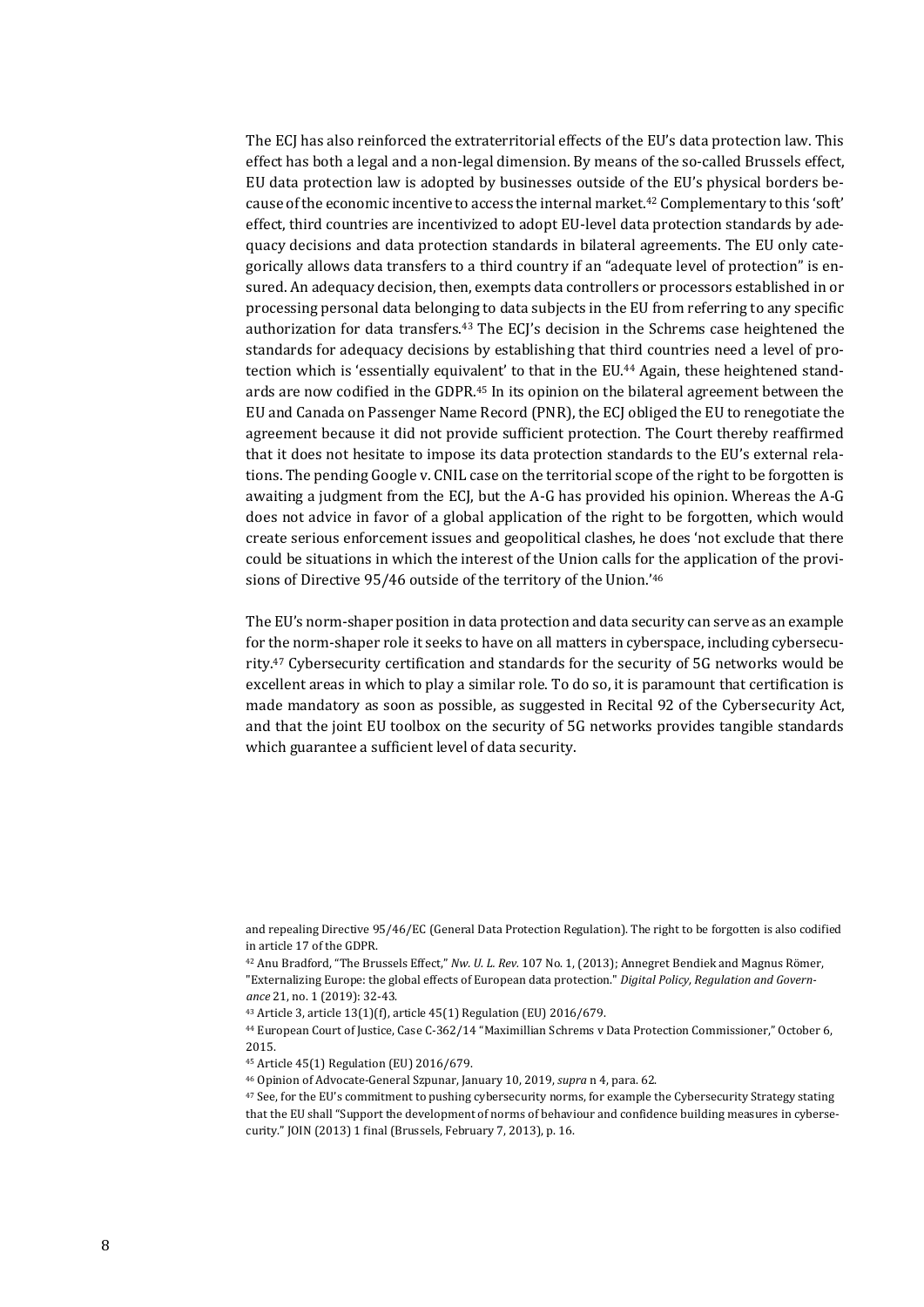# <span id="page-8-0"></span>2. First Pillar: Single Market

The internal market rationale and its predominance in the EU's approach to cybersecurity has led to a situation in which the core of the EU's cybersecurity regulatory framework is founded upon the Union's legal mandate to regulate the internal market, article 114 TFEU. This mandate is also the source of most vast body of European law to date. As noted by Wessel, the extensive competences of the Union in the internal market have provided several 'hooks' to harmonize or approximate legislation relating to cybersecurity with the aim of smoothening the functioning of the internal market.<sup>48</sup> As the foundational cornerstone of the European Union, internal market regulation generally also enjoys the most widely shared political support. Moreover, the sheer size of the single market as the largest single market in the world has been identified as a main cause of the external effects of European law.<sup>49</sup> The global regulatory potential of internal market regulation is thus considerable.

A central role in the coordination and governance of EU cybersecurity regulation has been reserved for the European Union Agency for Cybersecurity (ENISA). ENISA supports the EU's market-coordinating role. It was founded in 2005 on temporary mandates, but its position has been significantly solidified. Its mandate since 2019 includes cybersecurity certification, supporting capacity-building, supporting the drafting of cybersecurity policies and helping implement vulnerability disclosure policies. <sup>50</sup>

#### <span id="page-8-1"></span>**2.1 The Digital Single Market**

Cybersecurity is an integral part of the EU's policy towards the digital economy. As noted, the development of the EU digital economy has been on the Commission's agenda since 1985. The recent strategy for a Digital Single Market (DSM) reinforces this focus and places the competitiveness of the European's digital economy high on the agenda. The urgency thereof was recently addressed by ENISA in the policy paper announcing a policy consultation with the pressing title 'EU ICT Industrial Policy: Breaking the Cycle of Failure'.<sup>51</sup> ENISA emphasizes the interlinkage of the ICT industry and

<sup>49</sup> Anu Bradford, "The Brussels Effect" *Nw. U. L. Rev.* 107 No. 1, (2013).

<sup>48</sup> Ramses A. Wessel, "Cybersecurity in the European Union: Resilience through Regulation?" in *Routledge Handbook of EU Security Law and Policy* ed. Elena Conde Pérez (London/New York: Routledge, 2019).

<sup>50</sup> Regulation (EU) 2019/881 of the European Parliament and of the Council of 17 April 2019 on ENISA (the European Union Agency for Cybersecurity) and on information and communications technology cybersecurity certification and repealing Regulation (EU) No 526/2013 (Cybersecurity Act)

<sup>51</sup> ENISA, **"**ENISA puts out EU ICT Industrial Policy paper for consultation," *European Agency on Cybersecurity*, July 10, 2019[, https://www.enisa.europa.eu/news/enisa-news/enisa-puts-out-eu-ict-industrial-policy-paper](https://www.enisa.europa.eu/news/enisa-news/enisa-puts-out-eu-ict-industrial-policy-paper-for-consultation)[for-consultation](https://www.enisa.europa.eu/news/enisa-news/enisa-puts-out-eu-ict-industrial-policy-paper-for-consultation)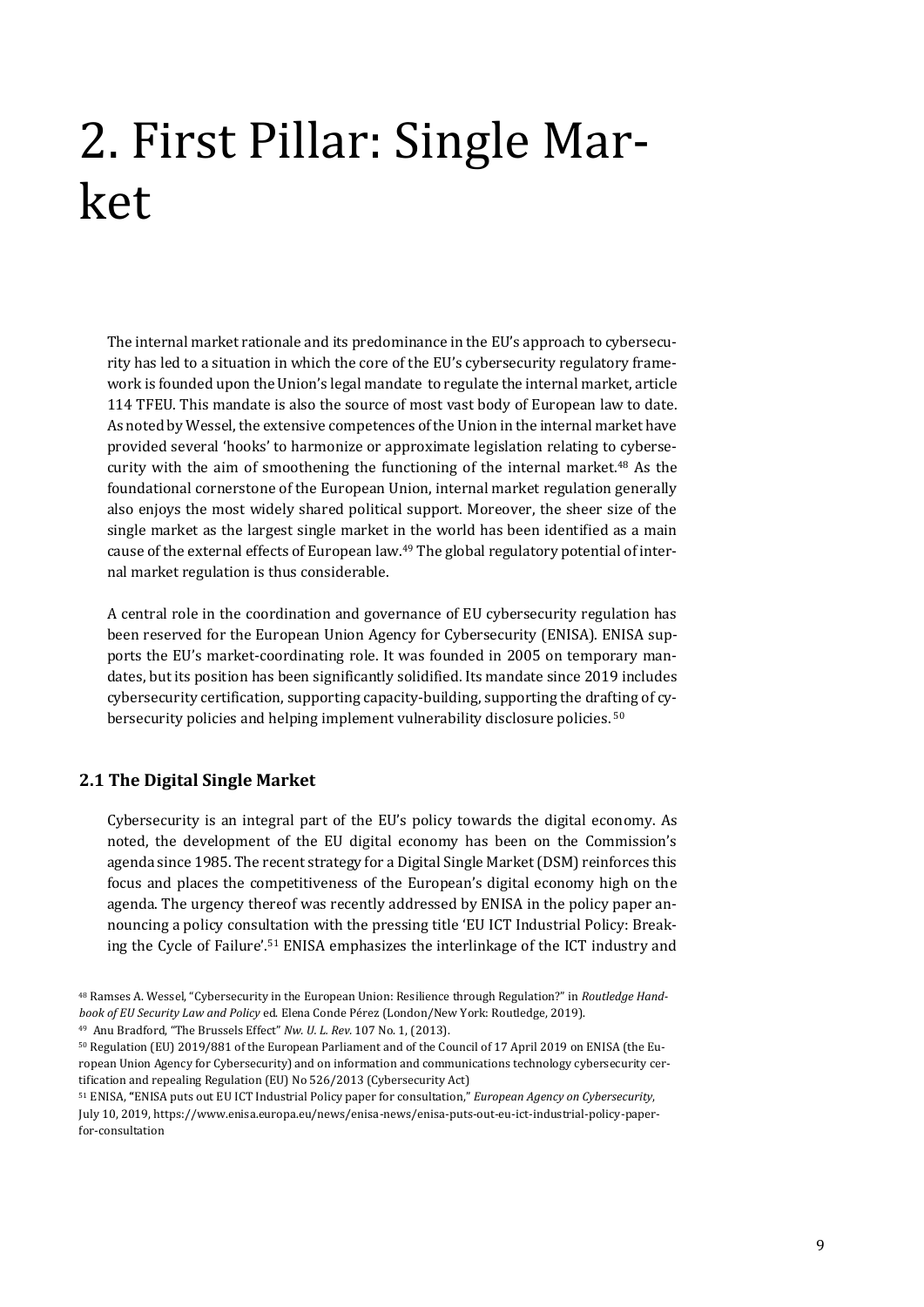cybersecurity and notes that the EU is an 'ICT taker rather than an ICT maker', 'sandwiched' between the U.S. and China. <sup>52</sup> The same diagnosis accounts for the European market for cybersecurity products: the EU is a net importer of cybersecurity products and largely dependent upon non-European suppliers.<sup>53</sup>

The DSM was presented in 2015 as a key priority of the Juncker Commission's political agenda. <sup>54</sup> Economic growth is consistently cited as the main underlying reason for the DSM, envisioning potential additional growth of EUR 250 billion over the course of the Commission's mandate. <sup>55</sup> A DSM is defined as "one in which the free movement of goods, persons, services and capital is ensured and where individuals and businesses can seamlessly access and exercise online activities under conditions of fair competition, and a high level of consumer and personal data protection, irrespective of their nationality or place of residence".<sup>56</sup> This essentially entails achieving the elimination of internal borders in the digital economy. Despite the cross-border nature of the internet itself, digital economic activity in the EU is still very much compartmentalized across national borders.<sup>57</sup> The DSM strategy includes no less than 30 legislative initiatives, 28 of which have been concluded.<sup>58</sup> Core initiatives have addressed the obstacles formed by geo-blocking,<sup>59</sup> online payments,<sup>60</sup> the portability of online content<sup>61</sup> and diverging regulatory frameworks regarding data protection,<sup>62</sup> copyright<sup>63</sup> and electronic communication.<sup>64</sup>

Cybersecurity is instrumental to the DSM. The more connected the European digital economy, the more vulnerable it is to cyber threats – a network is only as strong as its weakest link.<sup>65</sup> In its market-coordinating role, the EU aims to increase the resilience of

<sup>52</sup> ENISA, "Consultation Paper – EU ICT industrial policy: breaking the cycle of failure," *European Agency on Cybersecurity*, July, 2019, pp. 1-2.

<sup>53</sup> COM (2018) 630 final (Brussels, September 12, 2018), p. 1.

<sup>54</sup> COM (2015) 192 final (Brussels, May 6, 2015).

<sup>55</sup> Jean-Claude Juncker, "A new start for Europe: My agenda for jobs, growth, fairness and democratic change. Political guidelines for the next European Commission. Opening statement in the European Parliament plenary session," *European Commission,* July 15, 2014,

[https://ec.europa.eu/commission/sites/beta-political/files/juncker-political-guidelines-speech\\_en.pdf,](https://ec.europa.eu/commission/sites/beta-political/files/juncker-political-guidelines-speech_en.pdf) p. 6. <sup>56</sup> COM (2015) 192 final (Brussels, May 6, 2015), p. 3.

<sup>57</sup> Dariusz Adamski, "Lost on the Digital Platform: Europe's Legal Travails with the Digital Single Market", *Common Market Law Review* 55, (2018): 719–752.

<sup>58</sup> European Commission, "Shaping the Digital Single Market" *European Commission*,

<https://ec.europa.eu/digital-single-market/en/policies/shaping-digital-single-market> <sup>59</sup> Regulation (EU) 2018/302 of the European Parliament and of the Council of 28 February 2018 on addressing unjustified geo-blocking and other forms of discrimination based on customers' nationality, place of residence or

place of establishment within the internal market and amending Regulations (EC) No 2006/2004 and (EU) 2017/2394 and Directive 2009/22/EC (Text with EEA relevance.).

 $60$  Directive 2015/2366 of the European Parliament and of the Council of 25 Nov. 2015 on payment services in the internal market, amending Directives 2002/65/EC, 2009/110/EC and 2013/36/EU and Regulation (EU) 1093/2010, and repealing Directive 2007/64/EC, O.J. 2015, L 337/35.

<sup>61</sup> Regulation (EU) 2017/1128 of the European Parliament and of the Council of 14 June 2017 on cross-border portability of online content services in the internal market.

 $62$  Regulation (EU) 2016/679 of the European Parliament and of the Council of 27 April 2016 on the protection of natural persons with regard to the processing of personal data and on the free movement of such data, and repealing Directive 95/46/EC (General Data Protection Regulation).

<sup>63</sup> Directive (EU) 2019/790 of the European Parliament and of the Council of 17 April 2019 on copyright and related rights in the Digital Single Market and amending Directives 96/9/EC and 2001/29/EC.

<sup>64</sup> Directive (EU) 2018/1972 of the European Parliament and of the Council of 11 December 2018 establishing the European Electronic Communications Code (Recast).

<sup>65</sup> COM (2017) 0228 final (Brussels, May 10, 2017).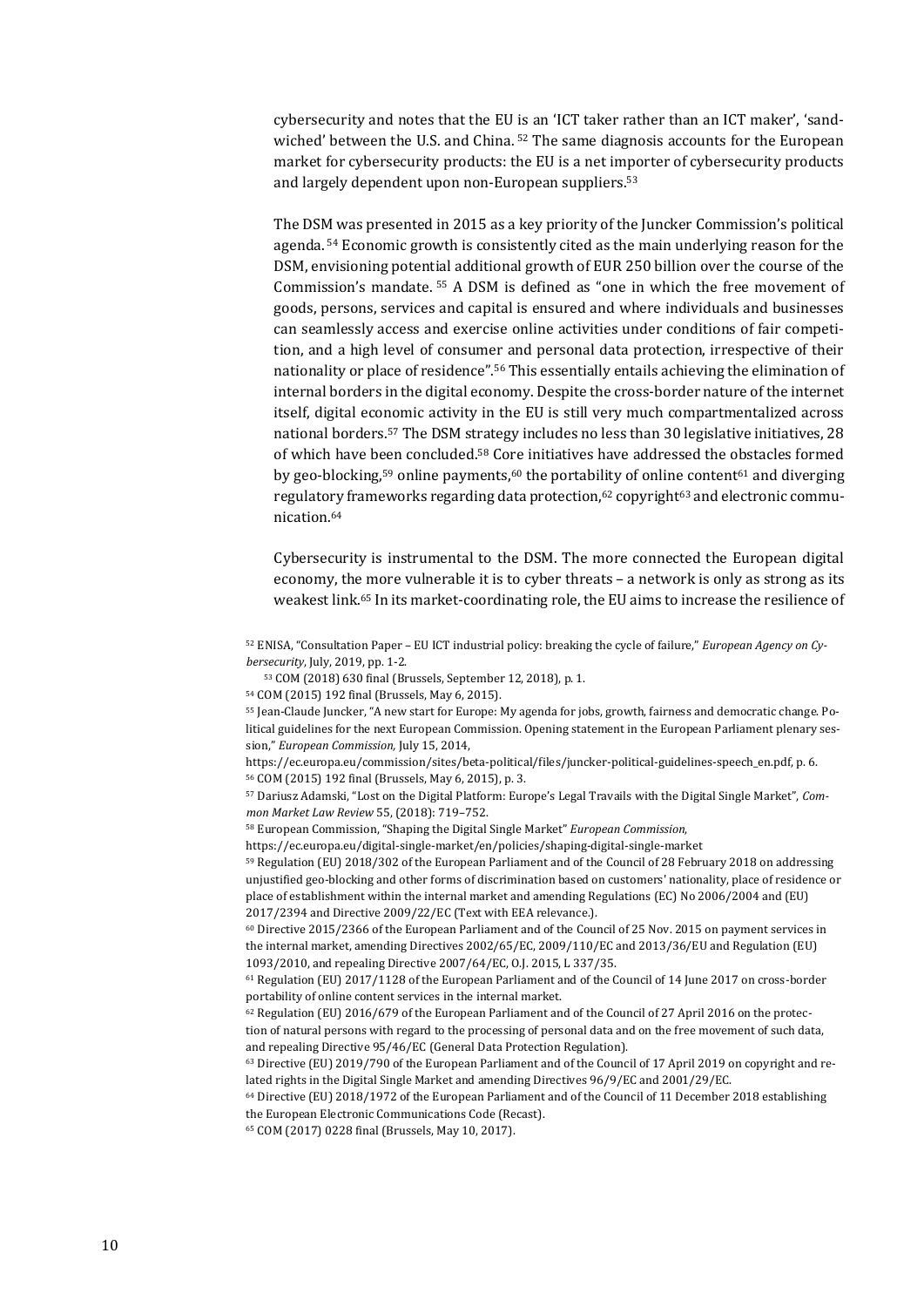internal market as a whole as well as vitalize the single market for cybersecurity products and services. These objectives are mutually complementary: a reinforced European market for cybersecurity products will help facilitate greater resilience, whilst businesses abiding by higher cybersecurity standards will rely more heavily on the European cybersecurity market. Resilience in the CSS refers to 'the capacities of any technical or natural system to regulate itself'.<sup>66</sup> In the DSM, resilience means creating minimum standards for cybersecurity and mandatory cyber-hygiene measures for businesses and service operators.<sup>67</sup> The EU employs regulatory as well as industrial strategies to achieve resilience. Its regulatory strategy focuses on improving cybersecurity standards for all digital products and networks and creating the regulatory framework – a 'level playing field' – necessary for a single market for cybersecurity. Cybersecurity certification is essential to both ends. The EU's industrial strategy focuses on helping develop the industrial and technological resources necessary for cybersecurity by strategically investing in the competitiveness of the EU's digital and cybersecurity industry and pooling training and expertise. <sup>68</sup>

#### <span id="page-10-0"></span>**2.2 Towards a Cyber-resilient Regulatory Framework**

The 2016 NIS Directive<sup>69</sup> was the first piece of horizontal EU legislation on cybersecurity and aims to install a minimum level of security with network and information systems to smoothen the functioning of the internal market.<sup>70</sup> The NIS directive prescribes security and notification requirements for operators of essential services and digital service providers.<sup>71</sup> Adherence to these requirements is to be supervised by the competent authorities in Member States.<sup>72</sup> Whereas the societal function of essential services is obvious, the prescription of security norms and obligations for digital service providers is justified by the internal market rationale, i.e. the dependence of businesses and in extension the functioning of the internal market on digital services.<sup>73</sup> The Directive is, however, less rigid in its approach to the much broader category of digital

<sup>66</sup> JOIN (2013) 1 final (Brussels, February 7, 2013).

<sup>67</sup> Annegret Bendiek, Raphael Bossong and Matthias Schulze, "The EU's Revised Cybersecurity Strategy: Half-Hearted Progress on Far-Reaching Challenges" *SWP Comment* No. 47, November, 2017, p. 3.

<sup>68</sup> JOIN (2013) 1 final (Brussels, February 7, 2013), 12

<sup>69</sup> Directive (EU) 2016/1148 of the European Parliament and of the Council of 6 July 2016 concerning measures for a high common level of security of network and information systems across the Union.

<sup>70</sup> Article 1 Directive (EU) 2016/1148. A very tentative predecessor of the NIS Directive could be seen in the European Critical Infrastructure Protection Directive (Council Directive 2008/114/EC) of which the effectiveness has recently been reviewed by the Commission.

<sup>71</sup> Recitals 49-54 Directive (EU) 2016/1148.

<sup>72</sup> Recitals 19 and 59-61 Directive (EU) 2016/1148.

 $73$  Recital 48 explains that "The security, continuity and reliability of the type of digital services referred to in this Directive are of the essence for the smooth functioning of many businesses. A disruption of such a digital service could prevent the provision of other services which rely on it and could thus have an impact on key economic and societal activities in the Union. Such digital services might therefore be of crucial importance for the smooth functioning of businesses that depend on them and, moreover, for the participation of such businesses in the internal market and cross-border trade across the Union."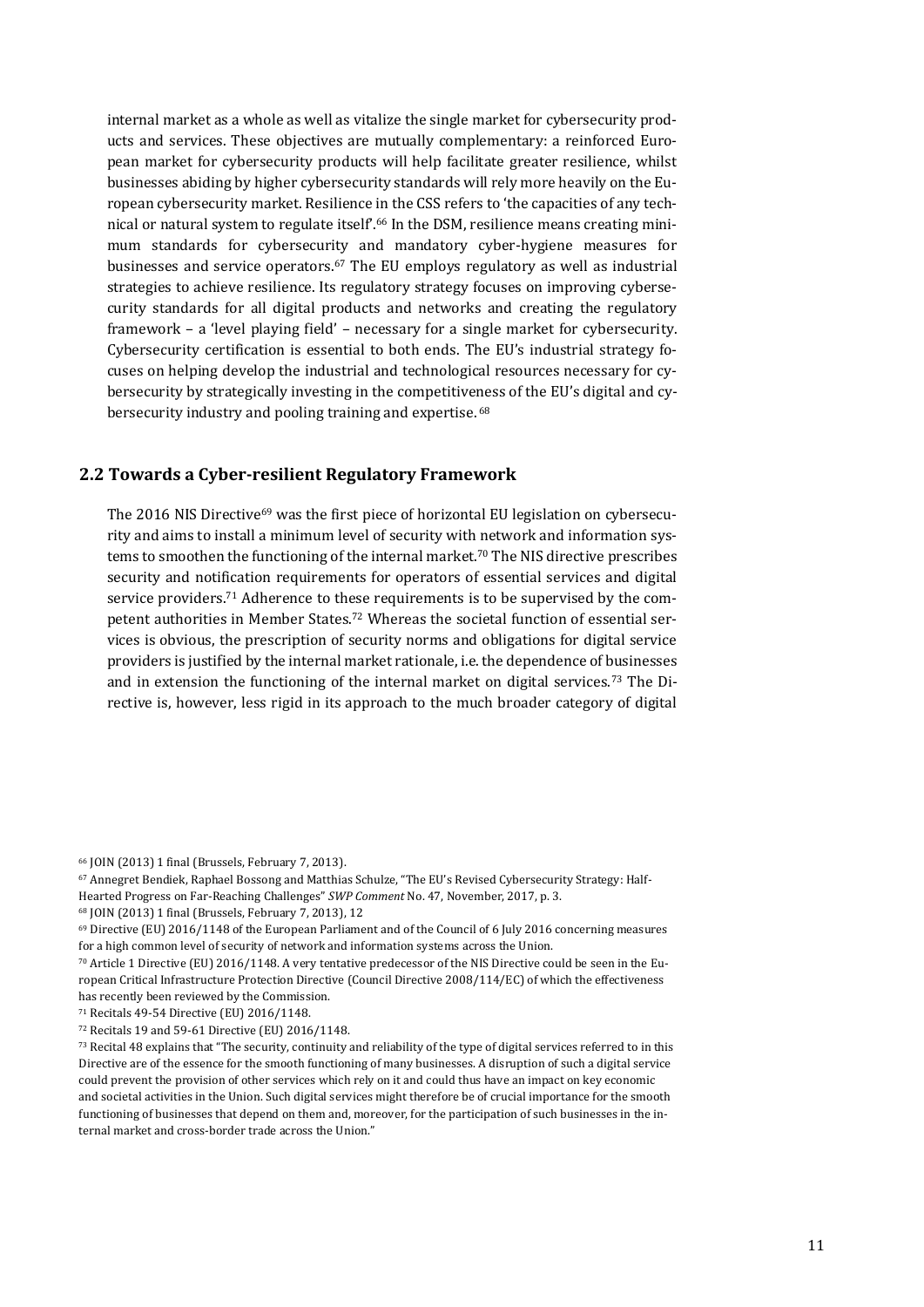service providers than in its approach to operators of essential services, 74 which Member States are tasked with identifying.<sup>75</sup> This difference can be justified by the societal function of essential services but becomes more nuanced when essential services or public administration are heavily dependent upon digital services, in which case the Directive suggests further contractual security obligations.<sup>76</sup> In addition, Member States must develop a national cyber security strategy as well as create national computer security incident response teams (CSIRTs).<sup>77</sup> A network of CSIRTs is created at Union level.<sup>78</sup> The implementation deadline of the NIS Directive passed in May 2018. At the time of writing, the NIS Directive has not yet been (fully) transposed in Belgium, Bulgaria, Hungary and Luxembourg.<sup>79</sup> This is despite considerable efforts of the Commission to aid Member States in the implementation.<sup>80</sup>

The Cybersecurity Act was adopted in 2019 and presents a significant step forward in the EU's approach to cybersecurity.<sup>81</sup> The regulation finally introduced the legal basis to adopt an EU-wide cybersecurity certification scheme for ICT products.<sup>82</sup> Rather detailed provisions on the adoption of such a scheme and provisions that should be included are provided.<sup>83</sup> ENISA will play a central role and prepare a candidate certification scheme, for which an ad hoc working group is currently being assembled.<sup>84</sup> The relevance of an EU-wide certification scheme should not be underestimated. Internally, certification schemes can significantly increase the security of IT products and services and allow customers to make informed decisions, boosting market trust and decreasing costs - disparities in national certification schemes have so far led to fragmentation and higher costs.<sup>85</sup> Externally, an EU-wide certification scheme would put the EU in a stronger position to push for global norms on the security of ICT products.<sup>86</sup> However, the Cybersecurity Act is not as bold as it could have been. The certification schemes provided for will not be made mandatory, although the option of mandatory standards is set out to be explored.<sup>87</sup> This is a missed opportunity, as voluntary approaches are expected to have a limited reach and mandatory standards have much greater potential

<sup>75</sup> Recitals 19-25, article 5 Directive (EU) 2016/1148.

<sup>76</sup> Recital 54 Directive (EU) 2016/1148.

<sup>77</sup> Articles 7 and 9 Directive (EU) 2016/1148.

<sup>78</sup> Article 12 Directive (EU) 2016/1148.

<sup>79</sup> European Commission, "State-of-play of the transposition of the NIS Directive", *European Commission*  <https://ec.europa.eu/digital-single-market/en/state-play-transposition-nis-directive>

<sup>81</sup> Regulation (EU) 2019/881 of the European Parliament and of the Council of 17 April 2019 on ENISA (the European Union Agency for Cybersecurity) and on information and communications technology cybersecurity certification and repealing Regulation (EU) No 526/2013 (Cybersecurity Act).

<sup>82</sup> Article 46 Regulation (EU) 2019/881.

<sup>83</sup> Articles 47-49 and article 54(1)(a)-(v) Regulation (EU) 2019/881.

<sup>84</sup> ENISA, "Call for expression of interest for the first ad hoc working group on cybersecurity certification," *ENISA*, August 6, 2019, [https://www.enisa.europa.eu/news/enisa-news/call-for-expression-of-interest-for-the-first-ad](https://www.enisa.europa.eu/news/enisa-news/call-for-expression-of-interest-for-the-first-ad-hoc-working-group-on-cybersecurity-certification)[hoc-working-group-on-cybersecurity-certification](https://www.enisa.europa.eu/news/enisa-news/call-for-expression-of-interest-for-the-first-ad-hoc-working-group-on-cybersecurity-certification)

<sup>85</sup> Recital 67 Regulation (EU) 2019/881.

<sup>86</sup> Annegret Bendiek, Raphael Bossong and Matthias Schulze, "The EU's Revised Cybersecurity Strategy: Half-

Hearted Progress on Far-Reaching Challenges" *SWP Comment* No. 47, November, 2017, p. 4.

<sup>87</sup> Recital 92 Regulation (EU) 2019/881

<sup>74</sup> Recital 49, for example, makes explicit that "the security requirements for digital service providers should be lighter"; recital 57 sets out that "this Directive should take a differentiated approach with respect to the level of harmonisation in relation to those two groups of entities. For operators of essential services, Member States should be able to identify the relevant operators and impose stricter requirements than those laid down in this Directive. Member States should not identify digital service providers, as this Directive should apply to all digital service providers within its scope."

<sup>80</sup> COM/2017/0476 final (Brussels, October 10, 2017).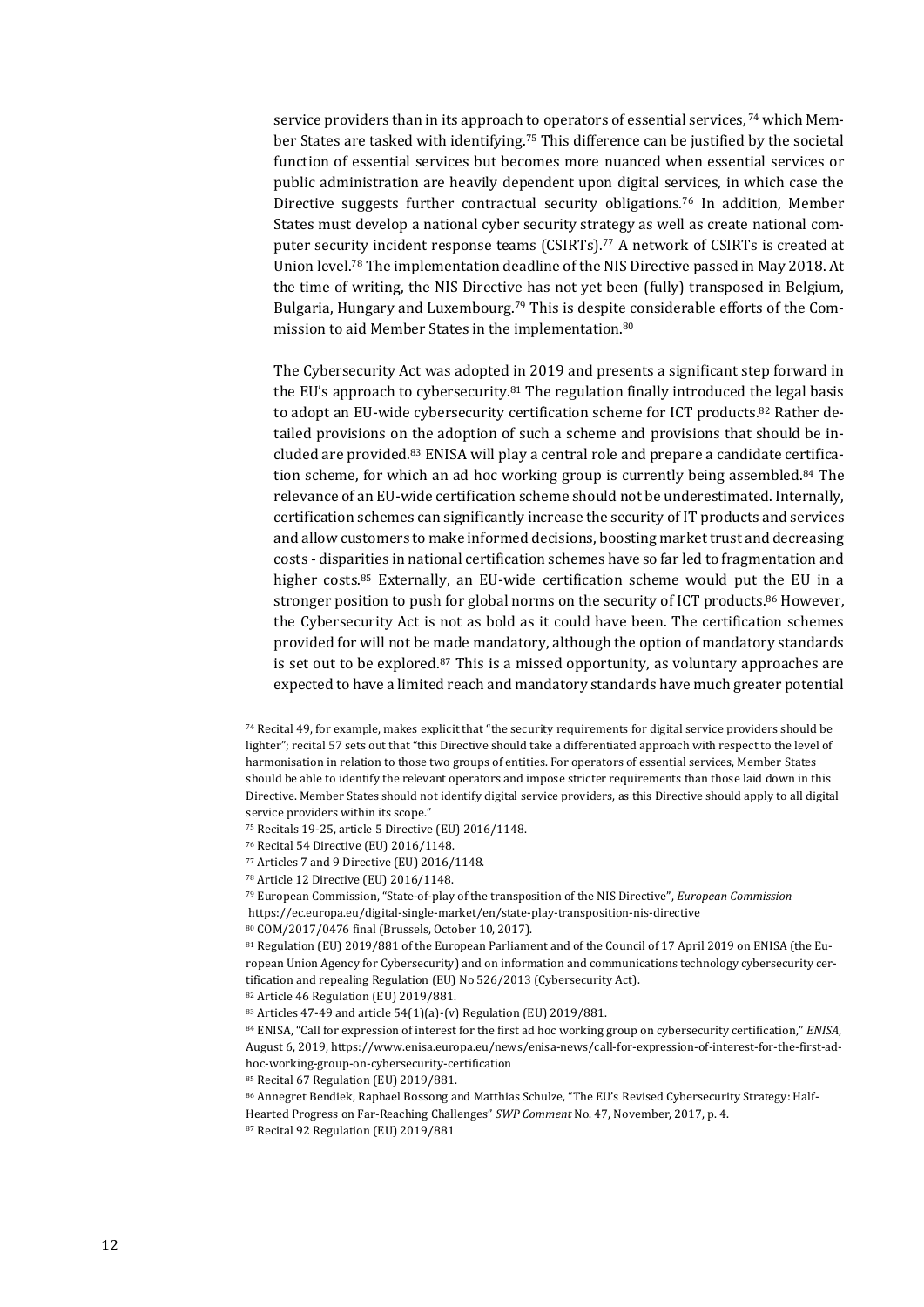to be externalized to non-EU markets. 88 Furthermore, the Act renewed and expanded ENISA's now permanent mandate and increased its budget and capacity.<sup>89</sup>

In 2018, the Commission put forward a Proposal for a Regulation for the dissemination of terrorist content online.<sup>90</sup> The Regulation would establish a responsibility with internet platforms to take down terrorist content within one hour and establish a positive obligation to detect content and prevent it from reappearing. <sup>91</sup> The EU Fundamental Rights Agency (FRA) expressed concern that the definition of terrorist content is broader than the definition in the Framework Decision on terrorism and is at odds with the freedom of expression.<sup>92</sup> The Proposal sets out that the Regulation aims to 'guarantee the smooth functioning of the Digital Single market',<sup>93</sup> but it was also presented as a legislative priority of the Security Union in the 2018 State of the Union speech by Juncker.<sup>94</sup> The Regulation thereby illustrates the strong interrelation of the Digital Single Market and the Security Union.

#### **2.2.1 Soft Law Instruments**

Several soft law instruments complement regulatory initiatives by incorporating cybersecurity concerns into market regulation and industrial policy. One example is the sector-specific recommendations on cybersecurity in the energy sector.<sup>95</sup>

The Commission has also started to formulate an EU-wide approach to the cybersecurity of 5G networks. Following its 2016 Action Plan,<sup>96</sup> heated debate in the European Parliament<sup>97</sup> and concern in the European Council<sup>98</sup> the Commission published a Recommendation on the cybersecurity of 5G networks.<sup>99</sup> 5G networks will provide the building block of much of the Union's digital infrastructure of the coming decade, but EU ICT businesses are not the strongest competitors on the market for 5G technology. The EU has defied U.S. requests to blankly ban Chinese companies from participating in the auction to establish 5G structures, which would stand at odds with its consistent commitment to a free and open trade policy. The Commission's Recommendation is clear in stating that not only technical, but also other factors can influence cybersecurity risks of 5G networks, amongst which "the overall risk of influence by a third country, notably in relation to its model of governance, the absence of cooperation agreements on security, or similar arrangements, such as adequacy decisions, as regards data

<sup>88</sup> Annegret Bendiek, Raphael Bossong and Matthias Schulze, "The EU's Revised Cybersecurity Strategy: Half-

Hearted Progress on Far-Reaching Challenges" *SWP Comment* No. 47, November, 2017, p. 4.

<sup>89</sup> Recitals 18-64 and articles 9-12 Regulation (EU) 2019/881.

<sup>90</sup> COM (2018) 640 final (Brussels, September 12, 2018).

<sup>91</sup> COM (2018) 640 final (Brussels, September 12, 2018).

<sup>92</sup> European Parliament, "Preventing the dissemination of terrorist content online", *European Parliament Legislative train schedule: Area of justice and fundamental rights*, September, 2018,

[http://www.europarl.europa.eu/legislative-train/theme-area-of-justice-and-fundamental-rights/file-prevent](http://www.europarl.europa.eu/legislative-train/theme-area-of-justice-and-fundamental-rights/file-preventing-the-dissemination-of-terrorist-content-online)[ing-the-dissemination-of-terrorist-content-online](http://www.europarl.europa.eu/legislative-train/theme-area-of-justice-and-fundamental-rights/file-preventing-the-dissemination-of-terrorist-content-online)

<sup>93</sup> COM (2018) 640 final (Brussels, September 12, 2018).

<sup>94</sup> Jean-Claude Juncker, "State of the Union 2018: The Hour of European Sovereignty, Authorised version of the State of the Union Adress 2018" *European Commission*, September, 2018,

https://ec.europa.eu/commission/sites/beta-political/files/soteu2018-speech\_en\_0.pdf

<sup>95</sup> SWD (2019) 1240 final (Brussels, April 3, 2019).

<sup>96</sup> COM (2016) 588 final (Brussels, September 14, 2016).

<sup>97</sup> European Parliament, Resolution 2019/2575 (RSP) (Strasbourg, March 12, 2019).

<sup>98</sup> Council of the European Union, "European Council conclusions of 21 and 22 March 2019," 1/19 (Brussels, March 22, 2019).

<sup>99</sup> COM (2019) 2335 final (Brussels, March 26, 2019).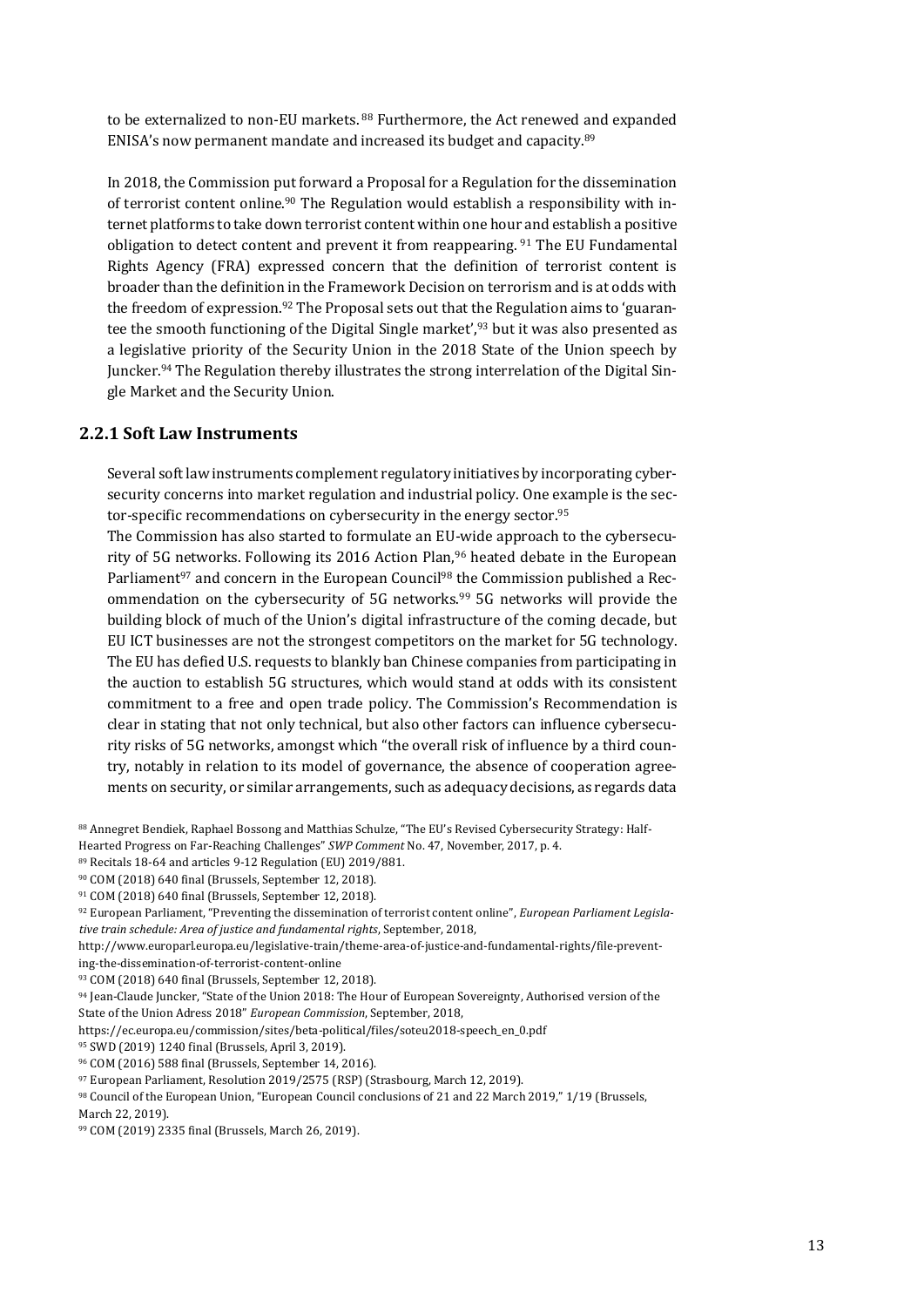protection",<sup>100</sup> hinting at the U.S. and China. The Commission aims to assemble a common EU Toolbox to address the cybersecurity risks connected to 5G networks before 31 December 2019, based on risk assessments by Member States and ENISA's threat landscape mapping.<sup>101</sup> The extent to which Member States succeed in developing a common approach to the 5G question will prove an important test for the strategic autonomy of the EU on the global digital stage.<sup>102</sup>

#### **2.2.2 Strategic Investments**

The digital market and cybersecurity are prominently featured in the Digital Europe and Horizon Europe programs. Both programs have been provisionally agreed upon as part of the EU's long-term (2021-2027) Multiannual Financial Framework, which is still being negotiated. The first ever Digital Europe program will invest in digital capacity and infrastructure building and lists cybersecurity and trust as one of its five priorities. EUR 2 billion is reserved for "boosting cyber defence and the EU's cybersecurity industry, financing state-of-the-art cybersecurity equipment and infrastructure as well as supporting the development of the necessary skills and knowledge".<sup>103</sup> Horizon Europe is a renewal of Horizon 2020, the broader research and innovation program within the EU budget. Cybersecurity is not listed as such in the Horizon Europe proposal, but the program does set out to reinforce technological and industrial capacities under the Global Challenges and Industrial Competitiveness pillar, for which EUR 52,7 billion is reserved.<sup>104</sup> Recently, the Commission declared that EUR 135 million will be made available under Horizon Europe for cybersecurity projects by citizens and SMEs.<sup>105</sup>

The Commission has proposed the establishment of a European Cybersecurity Industrial, Technology and Research Competence Centre and a Network of National Coordination Centers to more specifically steer the efforts to rejuvenate the European cybersecurity sector.<sup>106</sup> The Centre would implement the allocation of funding for cybersecurity provided under the Horizon Europe and Digital Europe programs by taking into account the whole cybersecurity value chain. It will focus on the cooperation between cybersecurity supply and demand chains, civilian and military efforts, Member States and research and industrial communities and strive for the deployment of the latest cybersecurity-technology.<sup>107</sup>

<sup>100</sup> Recital 20 COM (2019) 2335 final (Brussels, March 26, 2019).

<sup>101</sup> COM (2019) 2335 final (Brussels, March 26, 2019).

<sup>102</sup> Barbara Lippert, Nicolai von Ondarza and Volker Perthes, "European Strategic Autonomy: Actors, Issues, Conflicts of Interests," *SWP Research Paper* No. 04, March, 2019.

<sup>103</sup> European Commission, "Press release: EU budget: Commission proposes €9.2 billion investment in first ever digital programme", *European Commission*, June 6, 2018,

[https://europa.eu/rapid/press-release\\_IP-18-4043\\_en.htm](https://europa.eu/rapid/press-release_IP-18-4043_en.htm)

<sup>104</sup> European Commission, "Press release: EU budget for 2021-2027: Commission welcomes provisional agreement on Horizon Europe, the future EU research and innovation programme", *European Commission*, March 20, 2019,

[https://europa.eu/rapid/press-release\\_IP-19-1676\\_en.htm](https://europa.eu/rapid/press-release_IP-19-1676_en.htm)

<sup>105</sup> COM (2019) 353 final (Brussels, July 24, 2019).

<sup>106</sup> The legal bases for the establishment of the Centre are the EU's competences for research and innovation and competitiveness (articles 187 and 173 TFEU). COM (2018) 630 final (Brussels, September 12, 2018). <sup>107</sup> COM (2018) 630 final (Brussels, September 12, 2018), pp. 4-5.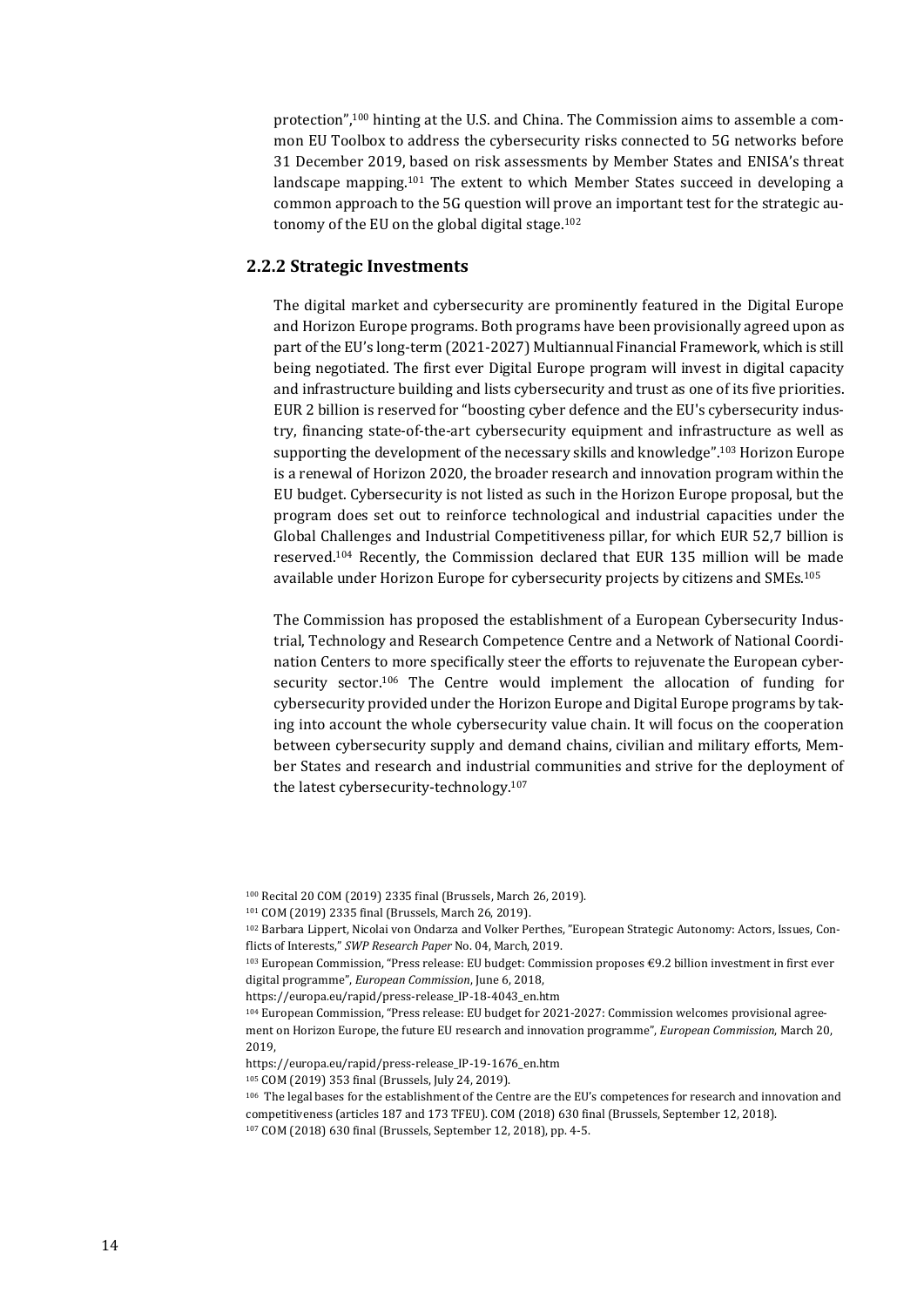The lacking human capital of the EU's ICT market is a key concern to the EU's competitiveness. A substantial increase in human development is desired and could be facilitated by harmonized training and curricula, but the EU's lack of competences in the field of education makes this challenging.  $108$  A tentative first step is made within the European Cybersecurity Industrial, Technology and Research Competence Centre, which sets out to support education policy makers to create the expertise necessary for a European cybersecurity market.<sup>109</sup> Moreover, based on CSDP provisions a European Security and Defence College brings together, on a voluntary basis, Member States and academic expertise to train CSDP employees on amongst others cybersecurity.<sup>110</sup>

It remains to be seen exactly which industrial agenda the incoming Von der Leyen Commission will present. The European Commission's digital department has in any case given clear directions in its proposal for a Digital Leadership Package in a leaked internal Commission document dated July 2019.<sup>111</sup> The Package with a 'strong geostrategic aspect' would revamp the EU's industrial policy and build towards the much-cited, elusive term 'strategic autonomy'.<sup>112</sup> It would fix investment priorities such as European high-level computing capacities and processor technologies, a research and investment roadmap for technologies such as 5G and 6G, a blockchain infrastructure for public services as well as a European Cybersecurity Shield based on quantum technologies. The package is proposed alongside an update and revision of the e-Commerce Directive, an Action plan to make the ICT sector more sustainable and an AI regulatory framework including a single market legal instrument that 'should set a world-standard for AI regulation'. Digital competitiveness and cyber-resilience will be top priorities to the Von der Leyen Commission.

<sup>108</sup> Annegret Bendiek, Raphael Bossong and Matthias Schulze, "The EU's Revised Cybersecurity Strategy: Half-Hearted Progress on Far-Reaching Challenges" *SWP Comment* No. 47, November, 2017, pp. 3-4.

<sup>109</sup> COM (2018) 630 final (Brussels, September 12, 2018), p. 4.

<sup>110</sup> Council Joint Action 2005/575/CFSP (Brussels, July 18, 2005).

<sup>111</sup> Directorate-General for Communications Networks, Content and Technology. The leaked document was obtained by Politico. See Laurens Cerulus and Bjarke Smith-Meyer, "Commission pitched 'leadership package' for digital autonomy", *Politico Pro*, August 22, 2019,

https://www.politico.eu/pro/commission-pitched-leadership-package-for-digital-auton-

omy/?utm\_source=POLITICO.EU&utm\_campaign=d6d644f016-

EMAIL\_CAMPAIGN\_2019\_08\_22\_10\_54&utm\_medium=email&utm\_term=0\_10959edeb5-d6d644f016- 190421257

<sup>112</sup> Barbara Lippert, Nicolai von Ondarza and Volker Perthes, "European Strategic Autonomy: Actors, Issues, Conflicts of Interests," *SWP Research Paper* No. 04, March, 2019; Ulrike Franke and Tara Varma, "Independence Play: Europe's Pursuit of Strategic Autonomy", *European Council on Foreign Relations*, July, 2019.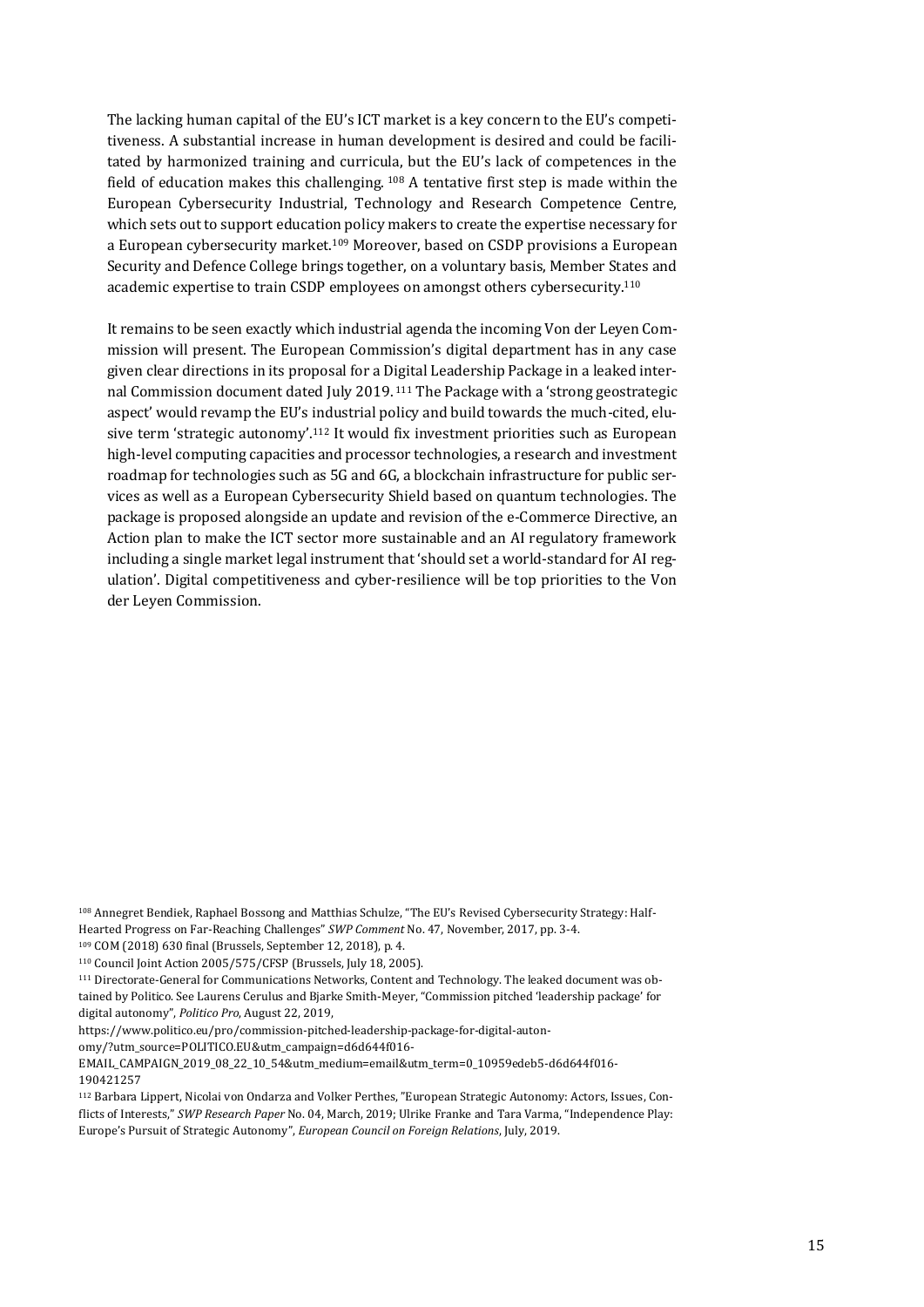# <span id="page-15-0"></span>3. Second Pillar: The Area of Freedom, Security and Justice (AFSJ)

"*In March 2018, a two-year long cybercrime investigation between the Romanian National Police and the Italian National Police, with the support of Europol, its J-CAT and Eurojust, led to the arrest of 20 suspects in Romania and Italy over a banking fraud which netted EUR 1 million from hundreds of customers of two major banking institutions. The OCG, comprised largely of Italian nationals, used spear phishing emails impersonating tax authorities to harvest the online banking credentials of their victims*."<sup>113</sup>

Cybercrime is an economic risk to the EU.<sup>114</sup> Cybersecurity is a measure to avert this risk and increase investors' and consumers' trust in the internal market.<sup>115</sup> Drastically reducing cybercrime is the second policy aim in the CSS and has been an objective since 2005.<sup>116</sup> The EU's action on cybercrime legally falls within the Area of Freedom, Security and Justice (AFSJ).<sup>117</sup> The AFSJ is joined by most Member States<sup>118</sup> and provides no basis for the harmonization of criminal law, merely for the approximation of national

<sup>113</sup> European Cybercrime Centre, *Internet Organized Crime Assessment 2018* (The Hague: European Union Agency for Law Enforcement, 2018)

<sup>115</sup> Under the challenge "Security" for a Single European Information Space, the Commission listed ""making internet safer from fraudsters, harmful content and technology failures to increase trust amongst investors and consumers". See COM (2005) 229 (Brussels, June 1 2005), p. 5, also quoted in Robert Scott Dewar, *Cyber security in the European Union: an historical institutionalist analysis of a 21st century security concern*, PhD diss. (University of Glasgow, 2017), p. 152.

<sup>116</sup> JOIN (2013) 1 final (Brussels, February 7, 2013), p. 4; the first legislative instrument on cybercrime was Council Framework Decision 2005/222/JHA of 24 February 2005 on attacks against information systems.

<sup>117</sup> The creation of an AFSJ was one of the objectives of the EU as noted in article 3(2) TEU and was realized by the 1999 Tampere Council. The AFSJ is regulated in Title V, Chapters 2-5 of the TFEU and became fully effective on December 1, 2014. The AFSJ encompasses the Schengen *acquis*, i.e. the elimination of all internal borders, and includes the establishment of common policies on border checks, asylum, immigration, judicial cooperation in civil and criminal matters and police cooperation. The AFSJ is an area of shared competence following Article 4(2)(j) TFEU and is subject to the regular legislative procedure, save for some exceptions which require unanimity in the Council. The requirement of unanimity applies to modifications of article 77(3) TFEU; article 81(3) TFEU; article 82(2)(d) TFEU; the identification of the areas of serious crime prescribed in article 83(1) TFEU; article 86(1) TFEU; article 87(3) TFEU and article 89 TFEU.

<sup>118</sup> The AFSJ accommodates opt-out possibilities for the UK, Ireland and Denmark and opt-in possibilities for non-Member States which are part of the *Schengen* area (Norway, Iceland, Switzerland and Lichtenstein).

<sup>114</sup> Cybercrime is not comprehensively defined in European law, but only in the Cyber Security Strategy, as criminal activity using information systems or computers as a primary means and/or a target. Proxies, i.e. private criminal actors without reported ties to state actors, non-state actors, are reportedly used by states. JOIN (2013) 1 final (Brussels, February 7, 2013), 3.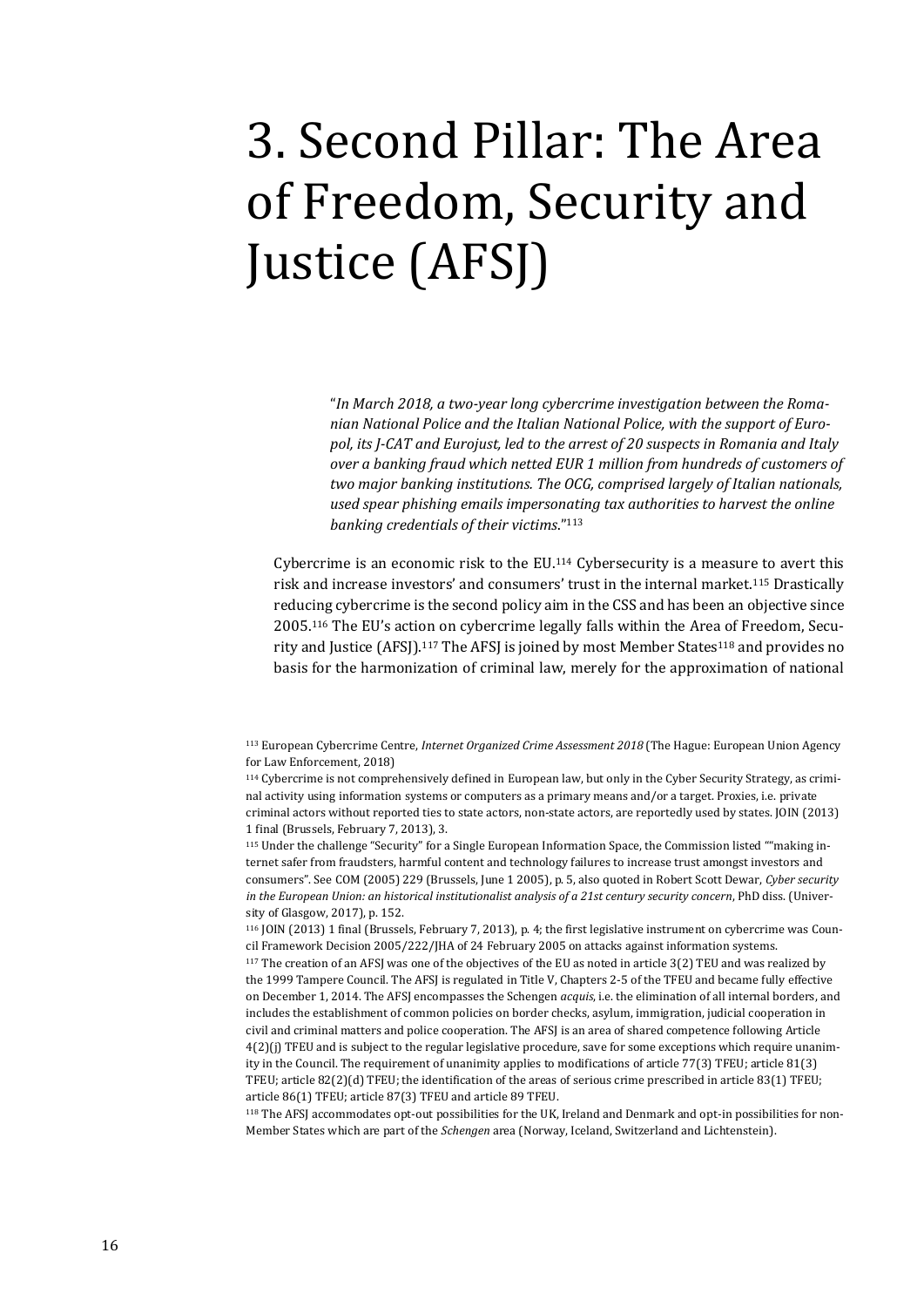law by prescribing minimum rules on certain areas of serious crime, including cybercrime.<sup>119</sup> Consequently, the centre of gravity of integration in the AFSJ lies with judicial and law enforcement matters,<sup>120</sup> although recent proposals do include issues of procedural criminal law. The establishment of Europol and EC3, Eurojust, OLAF and, since recently, <sup>121</sup> EPPO have helped facilitate this cooperation. Europol in particular has matured into an important point of coordination for law enforcement in the EU and has functioned as the platform for several cooperative initiatives on cybercrime.<sup>122</sup>

#### <span id="page-16-0"></span>**3.1 The Security Union**

In recent years, legislative developments regarding cybersecurity within the AFSJ have been boosted by the economic imperative to combat cybercrime as reinforced by the DSM strategy and the fortified security narrative of the EU as propagated in the Security Union. The Juncker Commission in 2015 published its European Agenda on Security (EAS) which frames cross-border threats, amongst which cybercrime, as a European task which must be responded to by the deepening of European cooperation.<sup>123</sup> In 2016, the Commission followed up on the EAS by announcing the creation of "an effective and genuine" Security Union on the legal basis of the AFSJ.<sup>124</sup> The Security Union illustrates the political momentum for European security cooperation after the terror attacks in Brussels, Madrid, London, Copenhagen and Paris. The Security Union advanced the implementation of the EAS and drew particular attention to its cohesion, identifying and addressing implementation gaps.<sup>125</sup> Speedy and significant process has been made on the Security Union agenda so far, primary amongst which has been the appointment of a European Commissioner for Security specifically tasked with the implementation of the EAS.

The Security Union explicitly interweaves domestic and foreign policy and the internal and external dimension of security.<sup>126</sup> This is not unsurprising considering the distinctly hybrid nature of the threats addressed by the Security Union agenda (alongside cybercrime also counter-terrorism, organized crime and exchange of information). By significantly expanding the external dimension of security in the AFSJ, the EU is effectively equating the 'Security' in 'Security and Defence' with that in 'Freedom, Security and Justice', thereby circumventing the constitutional obstacles to moving forward on

 $119$  These areas are identified in article 83(1) TFEU. The Treaty refers to computer crime.

<sup>120</sup> The legal basis for this cooperation are the provisions on mutual recognition and judicial cooperation, articles 81 to 84 TFEU.

<sup>121</sup> The establishment of an EPPO is fairly recent. It is based on article 86 TFEU and has been realized by means of Council Regulation (EU) 2017/1939 of 12 October 2017 implementing enhanced cooperation on the establishment of the European Public Prosecutor's Office ('the EPPO').

<sup>122</sup> Elaine Fahey, "The EU's cybercrime and cyber-security rulemaking: mapping the internal and external dimensions of EU security," *European Journal of Risk Regulation* 5, no. 1 (2014): 46-60.

<sup>123</sup> COM (2015) 185 final (Strasbourg, April 28, 2015).

<sup>124</sup> Article 67(3) TFEU.

<sup>125</sup> COM (2016) 230 final (Brussels, April 20, 2016). A notable novelty of the Security Union is also the consistent reporting on its implementation, which draws particular attention to implementation gaps and inconsistencies. Progress reports and a trackrecord of legislative efforts can be consulted at European Commission, "European Agenda on Security – Legislative Documents," *European Commission*[, https://ec.europa.eu/home-affairs/what](https://ec.europa.eu/home-affairs/what-we-do/policies/european-agenda-security/legislative-documents_en)[we-do/policies/european-agenda-security/legislative-documents\\_en](https://ec.europa.eu/home-affairs/what-we-do/policies/european-agenda-security/legislative-documents_en)

<sup>126</sup> COM (2015) 185 final (Strasbourg, April 28, 2015), p. 4; James Sperling, and Mark Webber, "The European Union, security governance and collective securitization," *West European politics* 42, no. 2 (2019): 228–260.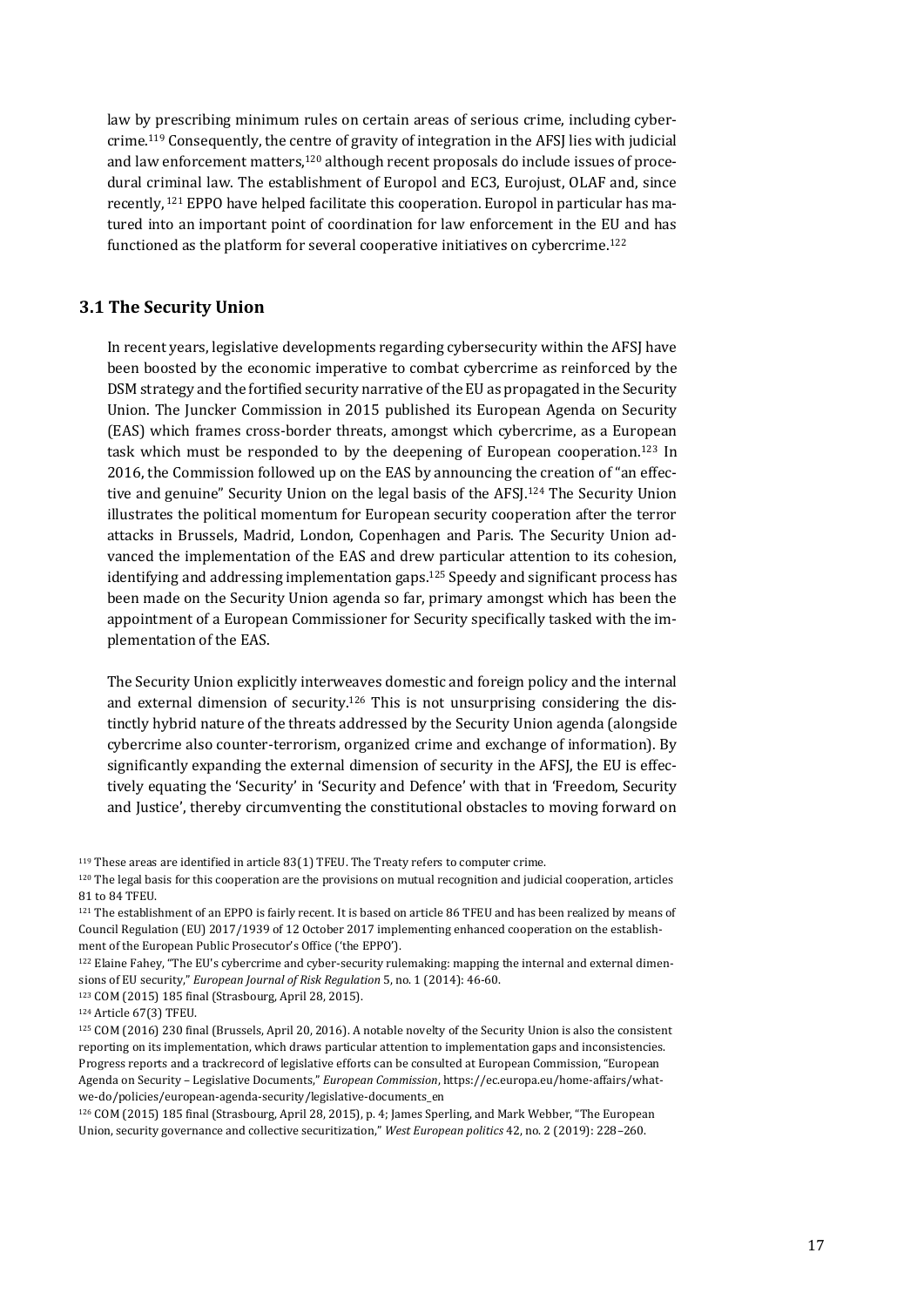the CSDP. The AFSJ was transformed from an isolated domestic policy area on justice and home affairs to the legal basis for a European narrative on security in the comprehensive sense of the word.<sup>127</sup> The Security Union as a political agenda thereby also signals the growing approval of European cooperation on security issues.<sup>128</sup>

#### <span id="page-17-0"></span>**3.2 Substantive Cybercrime Norms**

The Council of Europe Convention on Cybercrime (also termed Budapest Convention) is the main point of reference for the EU's efforts towards combating cybercrime. The Convention continues to serve as the primary source of norms the Commission continues to promote internally and externally.<sup>129</sup>

The Treaty basis for minimum rules has been employed a number of times for cybersecurity legislation. A Directive on the sexual exploitation of children online has been in place for some time.<sup>130</sup> The 2013 Directive on Attacks against Information Systems<sup>131</sup> explicitly builds on and largely reproduces the norms and definitions in the Budapest Convention<sup>132</sup> and criminalizes a sparse number of basic cyber-offences<sup>133</sup> and minimum penalties.<sup>134</sup> More advanced cybercrimes such as identity theft and, interestingly, attacks against information systems, are excluded. The Directive enables sanctions against natural and legal persons.<sup>135</sup> The EU has with the Directive effectively bypassed the hesitance in some Member States to ratify the Convention.<sup>136</sup> Further legislative progress has been made on criminal provisions on fraud and forgery in cashless media. The Commission in 2017 proposed a directive which would establish minimum rules a on the fraudulent use of ((non-)corporeal) non-cash payment instruments, which includes virtual currencies such as bitcoin.<sup>137</sup> The directive also sets out to improve the exchange of information and cooperation between criminal-justice authorities.<sup>138</sup> It accounts for all initiatives that the Treaty only allows for the adoption of Directives, which prescribe minimum rules and requires subsequent adoption into national law.<sup>139</sup> The

<sup>132</sup> Recital 15 Directive 2013/40/EU.

<sup>127</sup> Ester Herlin-Karnell, *The Constitutional Structure of Europe's Area of 'Freedom, Security and Justice'and the Right to Justification* (Bloomsbury Publishing: 2019), p. 4; Hendrik Hegemann and Ulrich Schneckener, "Politicising European security: from technocratic to contentious politics?" *European Security* 28 no. 2 (2019): 133-152, p. 140.

<sup>128</sup> Annegret Bendiek, "A Paradigm Shift in the EU's Common Foreign and Security Policy: From Transformation to Resilience", *SWP Research Paper* No. 11, October, 2017, pp. 16-17.

<sup>129</sup> Patryk Pawlak, "The EU's Role on Shaping the Cyber Regime Complex", European Foreign Affairs Review 24, iss. 2 (2019): 167-186.

<sup>130</sup> Directive 2011/93/EU replacing Council Framework decision 2004/68/JHA.

<sup>131</sup> Directive 2013/40/EU of the European Parliament and of the Council of 12 August 2013 on attacks against information systems and replacing Council Framework Decision 2005/222/JHA.

<sup>133</sup> Included offences are illegal access to information systems, system interference, data interference and interception.

<sup>134</sup> Directive 2013/40/EU of the European Parliament and of the Council of 12 August 2013 on attacks against information systems and replacing Council Framework Decision 2005/222/JHA. <sup>135</sup> Article 2(c) Directive 2013/40/EU.

<sup>136</sup> Ireland and Sweden have as of yet not ratified the Convention.

<sup>137</sup> COM (2017) 0489 final - 2017/0226 (COD) (Brussels, September 13, 2017).

<sup>138</sup> Recital 24-27 and article 15 COM (2017) 0489 final - 2017/0226 (COD) (Brussels, September 13, 2017). <sup>139</sup> Article 288 TFEU.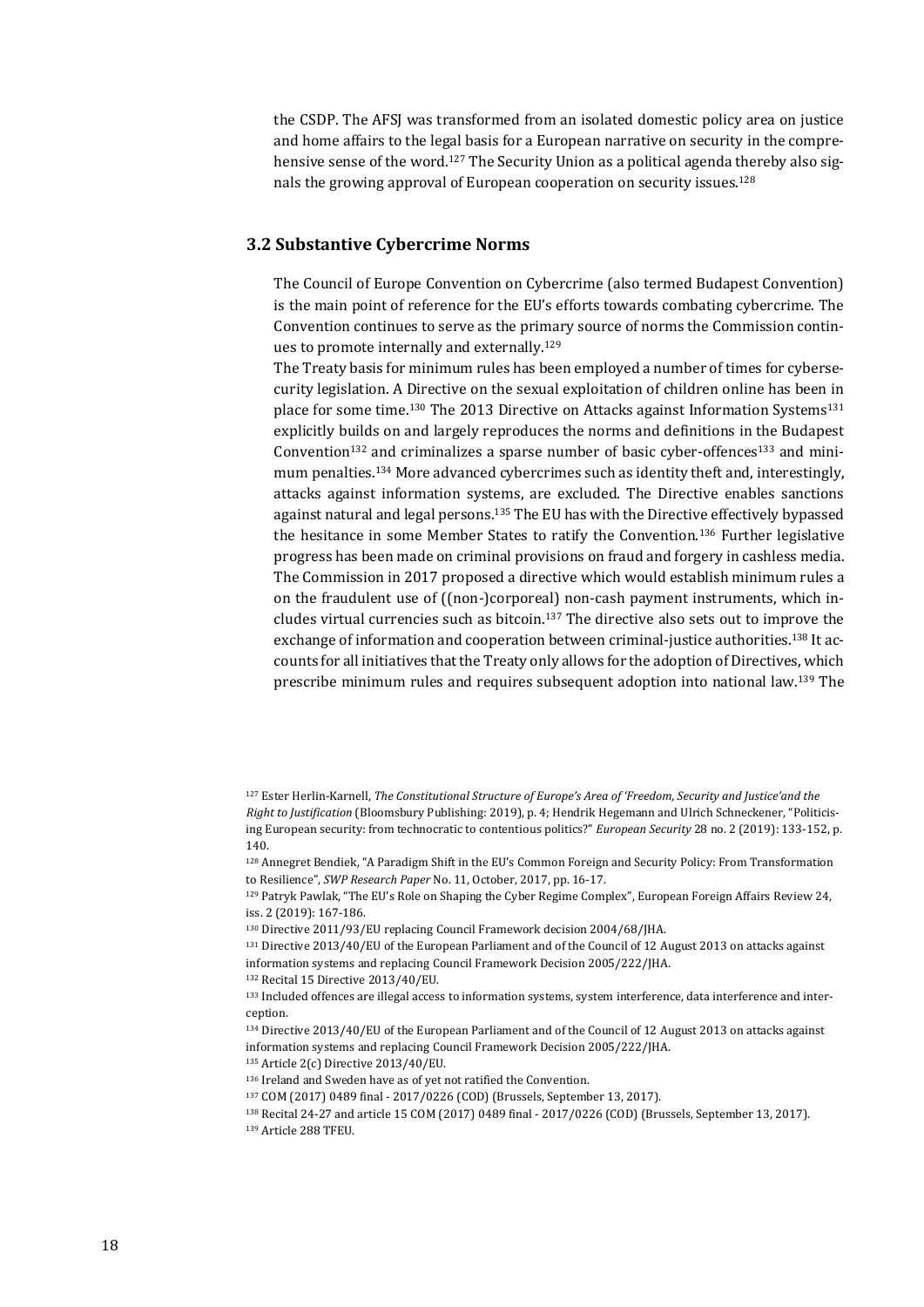concern of disparities between Member States and delayed implementation is therefore inevitable and further harmonization is desired.<sup>140</sup>

#### <span id="page-18-0"></span>**3.3 Law Enforcement Cooperation**

Cooperation between national law enforcement authorities is currently the most effective answer to the prevalence of cross-border cybercrime in a borderless digital internal market. Effective law enforcement is also vital to the thorny question of attribution.<sup>141</sup> Europol since 2013 composes of a Cybercrime Centre (EC3) specifically dedicated to the investigation of cyber offences. EC3 aims to be the focal point for the criminal investigation of cyber offences in the EU. Within EC3, the Member-State led joint cybercrime action taskforce (J-CAT) has been praised for effectively enabling joint cross-jurisdictional investigations under flexible administrative conditions.<sup>142</sup>

EC3 faces challenges in the legislative and institutional conditions under which it operates. First, it has to align its operations with other institutional cybersecurity actors such as Eurojust and ENISA.<sup>143</sup> Secondly and primarily, several legislative and technical obstacles formed by the patchwork of national jurisdictions continue to obstruct digital forensic opportunities. EC3 highlights the fact that investigative leads are lost because joint investigations lack timely access to communication data and other e-evidence.<sup>144</sup> The 2014 Directive on European Investigative Orders (EIO Directive) <sup>145</sup> regulates this issue to some extent but does not eliminate all problems.<sup>146</sup> For example, a provision on e-evidence is lacking. In April 2018, the Commission put forward a proposal for an "e-evidence" regulation.<sup>147</sup> Interestingly, the Council had urged the Commission to do so – a novelty in the field of criminal justice, signalling increasing willingness on the part of Member States to give in on sovereignty concerns in the face of cyber threats. Another novelty is the choice for a regulation, which is a more tangible legal instrument than a directive. <sup>148</sup> In addition to the Regulation, the Commission is pushing for EU participation in the multilateral negotiations on a Protocol on e-evidence to the Budapest

<sup>144</sup> IOCTA 2017, 13

<sup>147</sup> COM (2018) 225 final (Brussels, April 17, 2018).

<sup>140</sup> Annegret Bendiek, Raphael Bossong and Matthias Schulze, "The EU's Revised Cybersecurity Strategy: Half-Hearted Progress on Far-Reaching Challenges" *SWP Comment* No. 47, November, 2017, p. 5.

<sup>141</sup> Annegret Bendiek, "The EU as a Force for Peace in International Cyber Diplomacy," *SWP Comment* No. 19, April, 2018, p. 8.

<sup>142</sup> George Christou, "The collective securitisation of cyberspace in the European Union," *West European Politics* 42, no. 2 (2019): 278-301, pp. 292-293; George Christou, "The challenges of cybercrime governance in the European Union," *European Politics and Society* 19, no. 3 (2018): 355-375; Tuesday Reitano, Troels Oerting and Marcena Hunter, "Innovations in international cooperation to counter cybercrime: The joint cybercrime action taskforce." *The European Review of Organised Crime* 2, no. 2 (2015): 142-154.

<sup>143</sup> Annegret Bendiek, Raphael Bossong and Matthias Schulze, "The EU's Revised Cybersecurity Strategy: Half-Hearted Progress on Far-Reaching Challenges" *SWP Comment* No. 47, November, 2017, p. 3.

<sup>145</sup> Directive 2014/41/EU of the European Parliament and of the Council of 3 April 2014 regarding the European Investigation Order in criminal matters.

<sup>146</sup> George Christou, "The challenges of cybercrime governance in the European Union," *European Politics and Society* 19, no. 3 (2018): 355-375.

<sup>148</sup> The legal basis for the Regulation is article 82(1) TFEU, which has not previously been used for the proposal of Regulations. See also Vanessa Franssen, "The European Commission's e-evidence proposal: toward an EUwide obligation for service providers to cooperate with law enforcement?" *European Law Blog*, October 12, 2018, [https://europeanlawblog.eu/2018/10/12/the-european-commissions-e-evidence-proposal-toward-an-eu](https://europeanlawblog.eu/2018/10/12/the-european-commissions-e-evidence-proposal-toward-an-eu-wide-obligation-for-service-providers-to-cooperate-with-law-enforcement/)[wide-obligation-for-service-providers-to-cooperate-with-law-enforcement/](https://europeanlawblog.eu/2018/10/12/the-european-commissions-e-evidence-proposal-toward-an-eu-wide-obligation-for-service-providers-to-cooperate-with-law-enforcement/)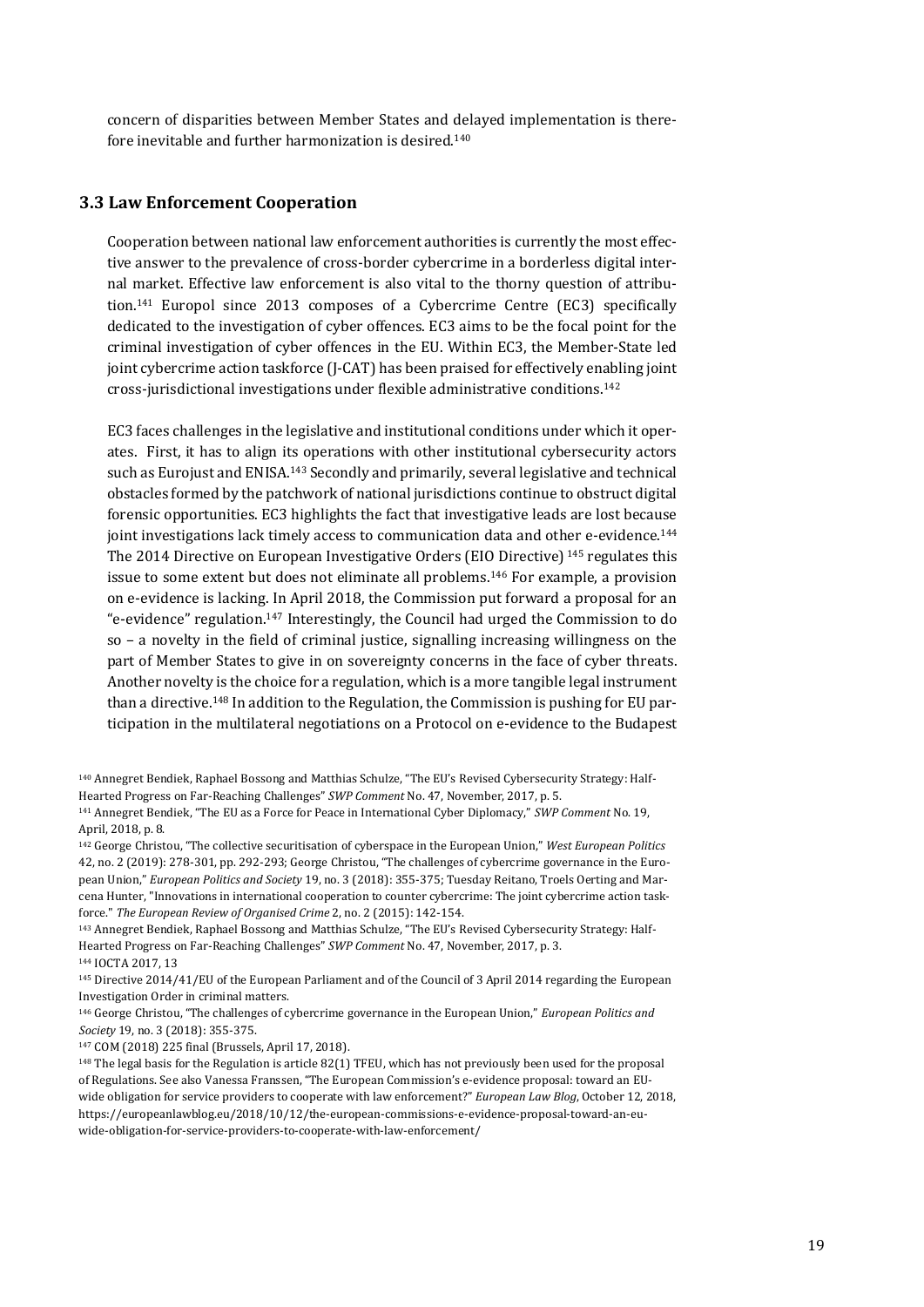Convention as well as preparing for the formal launch of a bilateral EU-US agreement on cross-border access to electronic evidence under the auspices of the Council of Europe Convention on Cybercrime.<sup>149</sup>

<sup>149</sup> European Commission, "Factsheet: Questions and answers: mandate for the second additional protocol to the Budapest Convention" *European Commission*, February 5, 2019, [https://europa.eu/rapid/press-release\\_MEMO-19-865\\_en.htm](https://europa.eu/rapid/press-release_MEMO-19-865_en.htm)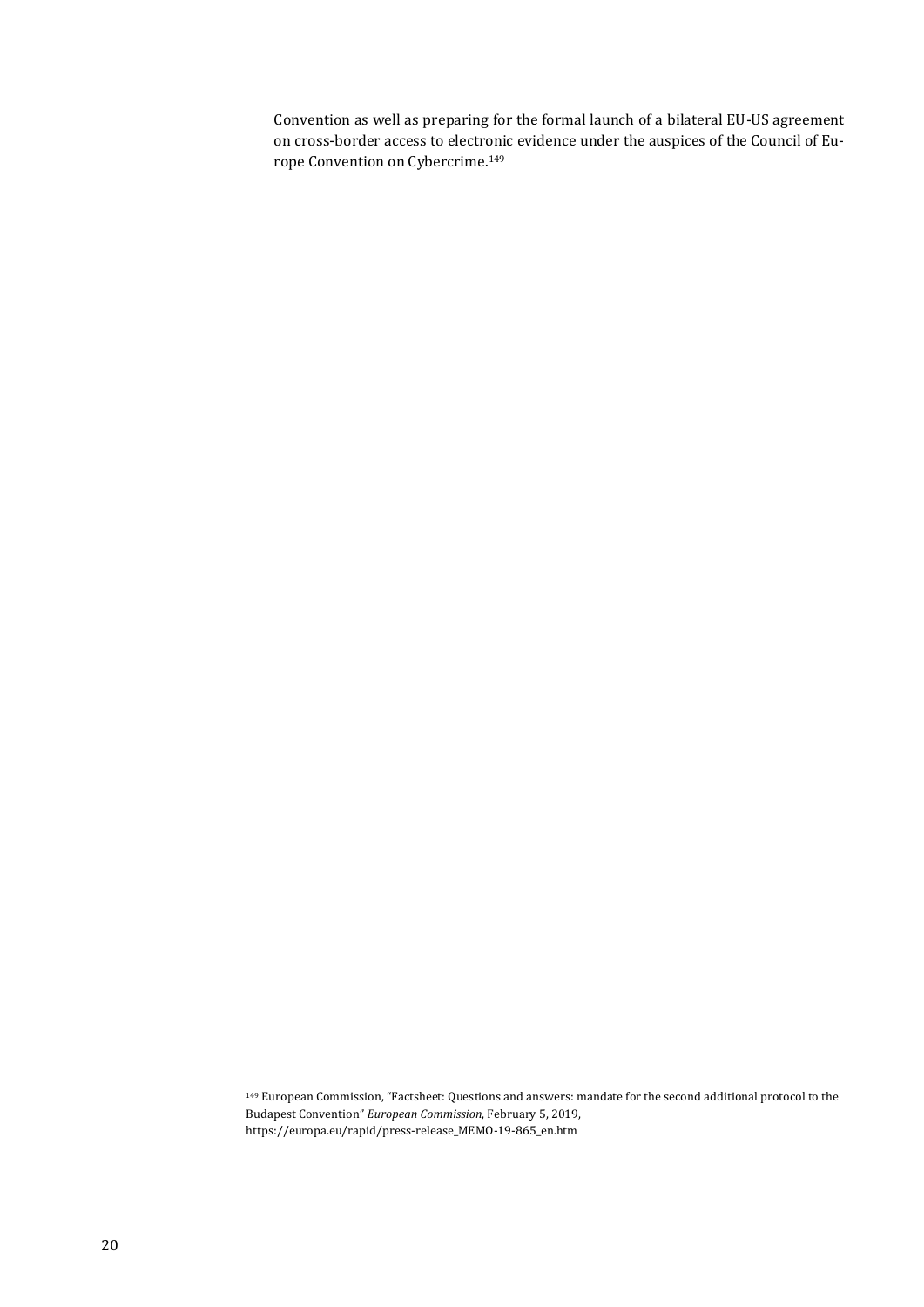# <span id="page-20-0"></span>4. Third Pillar: CSDP

Cyber defence is the primary component of cybersecurity to only a few Member States. The development of a cyber defence policy and capabilities related to the Common Security and Defence Policy (CSDP) is one of the strategic aims of the EU's Cyber Security Strategy. The realization of this aim presents an institutional challenge: any initiative in the CSDP has to navigate several constitutional limitations and widespread political reluctance due to national sovereignty concerns. The 'progressive framing' of a CSDP which 'might lead' to a common defence is legally only a subcategory of the Common Foreign and Security Policy (CFSP).<sup>150</sup> Consequently, the EU's abilities in the defence domain have so far remained limited to "exhorting, facilitating, and incentivising".<sup>151</sup> The European Defence Agency (EDA) has a coordinating role.<sup>152</sup> There are no standing European military forces or headquarters and NATO remains the main focal point for European defence cooperation.<sup>153</sup> A full-fledged political Defence Union can only be established unanimously by the European Council.<sup>154</sup> This decision has not been taken, although it has notably been called for by the European Parliament in 2016.<sup>155</sup> The Commission has partly circumvented the constitutional limitations of the CSDP by progressing the Security Union based on AFSJ provisions and proposing the European Defence Fund based on internal market-related provisions. The support for the Defence Union has in recent years caused an increase of initiatives in the cyber defence domain. In turn, cybersecurity has been one of the drivers of the current political momentum for security and defence integration in the EU.<sup>156</sup> At their core, however, cyber defence initiatives still primarily serve the industrial development of the European defence market.

#### <span id="page-20-1"></span>**4.1 Mutual Defence Clause**

One key development for cyber defence has been the renewed interpretation of the EU 'solidarity clause' (article 222 TFEU). The solidarity clause is different than and additional to the 'mutual defence clause' (article 42(7) TEU). The latter strongly resembles and is complementary to article 5 of the NATO Treaty, which legitimizes military action on behalf of all signatories in the case of an armed attack against just one. Both the

<sup>150</sup> Article 24(1) and article 42(1) TEU. The CFSP was very carefully introduced in the 1992 Treaty of Maastricht and gradually developed with subsequent treaty revisions. The basis for the CFSP and the CDSP is article 4(2) TFEU and the areas are regulated in Title V (articles 21-46) of the TEU. The Treaties keep foreign policy matters relatively separate from other policy areas and EU institutions and onlytentatively provides for a CSDP. <sup>151</sup> Sven Biscop, "Oratio pro pesco," *Egmont Paper* No. 91, January, 2017, p. 3.

<sup>152</sup> Article 42(3) TEU and article 45 TEU.

<sup>153</sup> Annegret Bendiek, "A Paradigm Shift in the EU's Common Foreign and Security Policy: From Transformation

to Resilience", *SWP Research Paper* No. 11, October, 2017, p. 6. See also article 41(2) TEU.

<sup>154</sup> Article 41(2) TEU.

<sup>156</sup> Annegret Bendiek, "A Paradigm Shift in the EU's Common Foreign and Security Policy: From Transformation to Resilience", *SWP Research Paper* No. 11, October, 2017.

<sup>155</sup> Resolution 2016/2067 (INI), European Parliament (Strasbourg, 23 November 2016).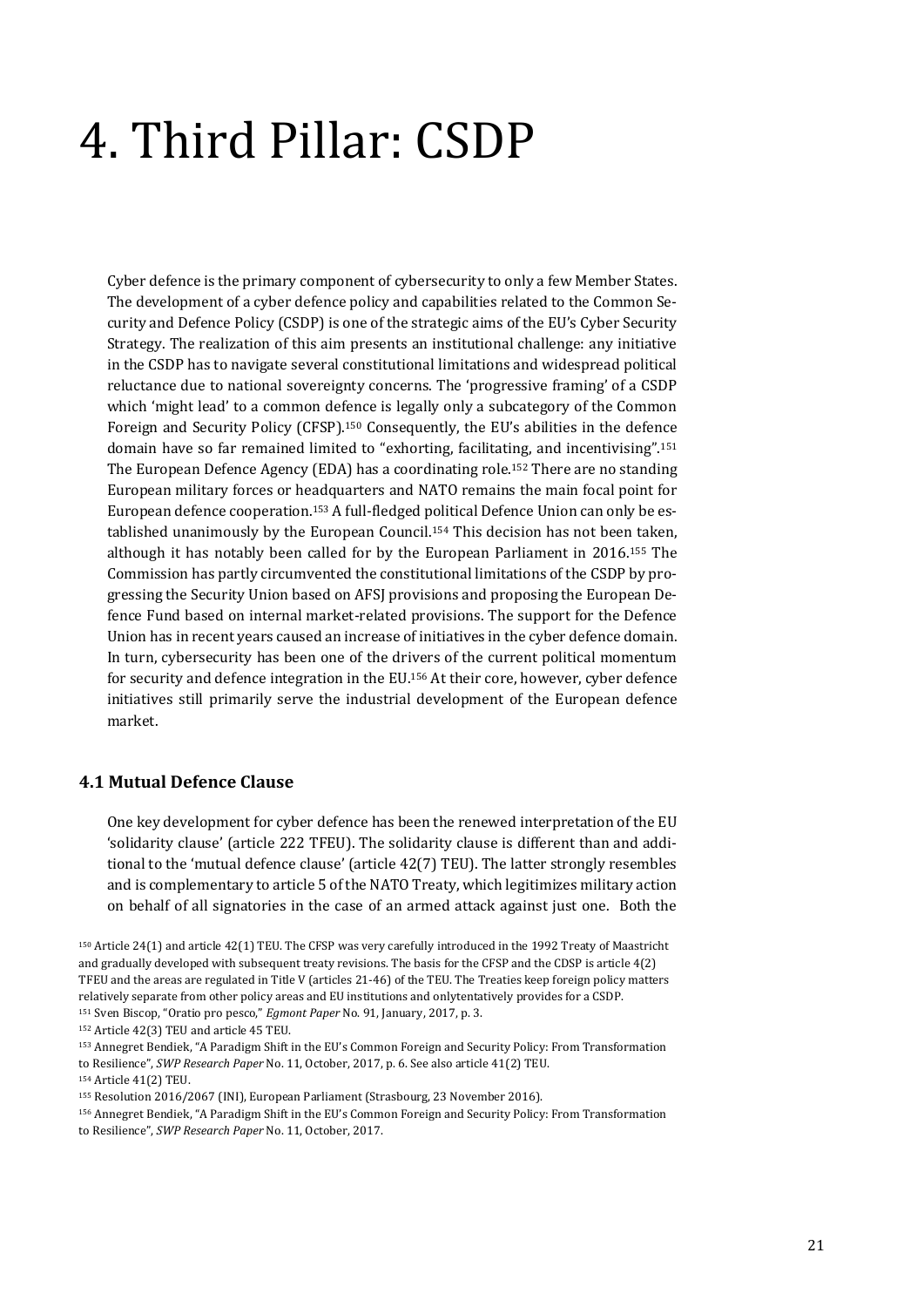mutual defence clause and article 5 of the NATO Treaty refer to national military action in the case of physical, armed attacks. The solidarity clause legitimizes action by both the Union and Member States. The latter means, following the adoption of rules and procedures to enable the operation of the solidarity clause, 'any situation which may have a severe impact on people, the environment or property'.<sup>157</sup> The solidarity clause thus includes a joint response in case of cyberattacks.

#### <span id="page-21-0"></span>**4.2 Common Defence Cooperation**

A common cyber defence policy has in recent years been called for by the European Council,<sup>158</sup> EU military staff, EDA, the High Representative,<sup>159</sup> the European Parliament<sup>160</sup> and the EU and NATO jointly.<sup>161</sup> The European Council in 2014 agreed on a Cyber Defence Policy Framework, <sup>162</sup> which was updated in 2018.<sup>163</sup> The framework prioritizes capacity-building. It focuses on building cyber defence capacities in Member States and providing steering principles for cooperation with the private sector, as well as enhancing the protection of CSDP communication networks. <sup>164</sup> Within the EDA, a plethora of smaller projects have been set up to improve cyber defense, amongst which a Collaboration Database (CoDaBa) and a Capability Development Plan (CDP).<sup>165</sup> Following the 2016 Joint Framework on countering hybrid threats,<sup>166</sup> several scenariobased policy discussions have taken place under the Finnish Council Presidency.

Only in December 2017, 25 Member States finally made use of the permanent structured cooperation (PESCO) Treaty provision which allows for a flexible integration under the CDSP.<sup>167</sup> The establishment of PESCO is a remarkable development<sup>168</sup> and, by some, seen as the most opportune pathway to promote EU defence integration.<sup>169</sup> Within PESCO, Member States can initiate joint defence cooperation projects, which may then voluntarily be joined by interested Member States. <sup>170</sup> There are currently 34

<sup>162</sup> Council of the European Union, "EU Cyber Defence Policy Framework", 15585/14 (Brussels, November 18, 2014).

<sup>163</sup> Council of the European Union, "EU Cyber Defence Policy Framework (2018 update)", 14413/18 (Brussels, November 19, 2018).

<sup>164</sup> Council of the European Union, "EU Cyber Defence Policy Framework", 15585/14 (Brussels, November 18, 2014).

<sup>165</sup> Other projects by EDA include the Deployable Cyber Evidence Collection and Evaluation Capacity (DCEC2), the Cyber Situation Awareness Package (CySAP), the Cyber Defence Training & Exercises Coordination Platform (CD TEXP) and the "Demand Pooling for the Cyber Defence Training and Exercise support by the private Sector" (DePoCyTE).

<sup>166</sup> JOIN (2016) 018 final (Brussels, April 6, 2019).

<sup>167</sup> PESCO is based on article 46(2) TEU.

<sup>168</sup> Steven Blockmans, "T*he EU's modular approach to defence integration: An inclusive, ambitious and legally binding PESCO*?" *Common Market Law Review* 55, (2018): 1785–1826; Editorial Comments, "A stronger Common Foreign and Security Policy for a self-reliant Union?*" Common Market Law Review* 55, (2018): 1675–1684.

<sup>169</sup> Nicole Koehnig and Marie Walter-Franke, "France and Germany: Spearheading a European Security and Defence Union?" *Policy Paper Jacques Delors Institut* No. 202, July, 2017.

<sup>170</sup> Council Decision 2017/2315 (Brussels, December 8, 2017).

<sup>157</sup> Article 3(a) of Council Decision 2014/415/EU.

<sup>158</sup> Council of the European Union, "EU Cyber Defence Policy Framework", 15585/14 (Brussels, November 18, 2014).

<sup>159</sup> The adoption of a Cyber Defence Policy Framework was, in fact, proposed by the EDA, the High Commissioner and the Commission jointly.

<sup>160</sup> European Parliament, Resolution 2016/2067 (INI) (Strasbourg, November 23, 2016).

<sup>161</sup> NATO, Cyber Defence Pledge (Warsaw, July 8, 2016).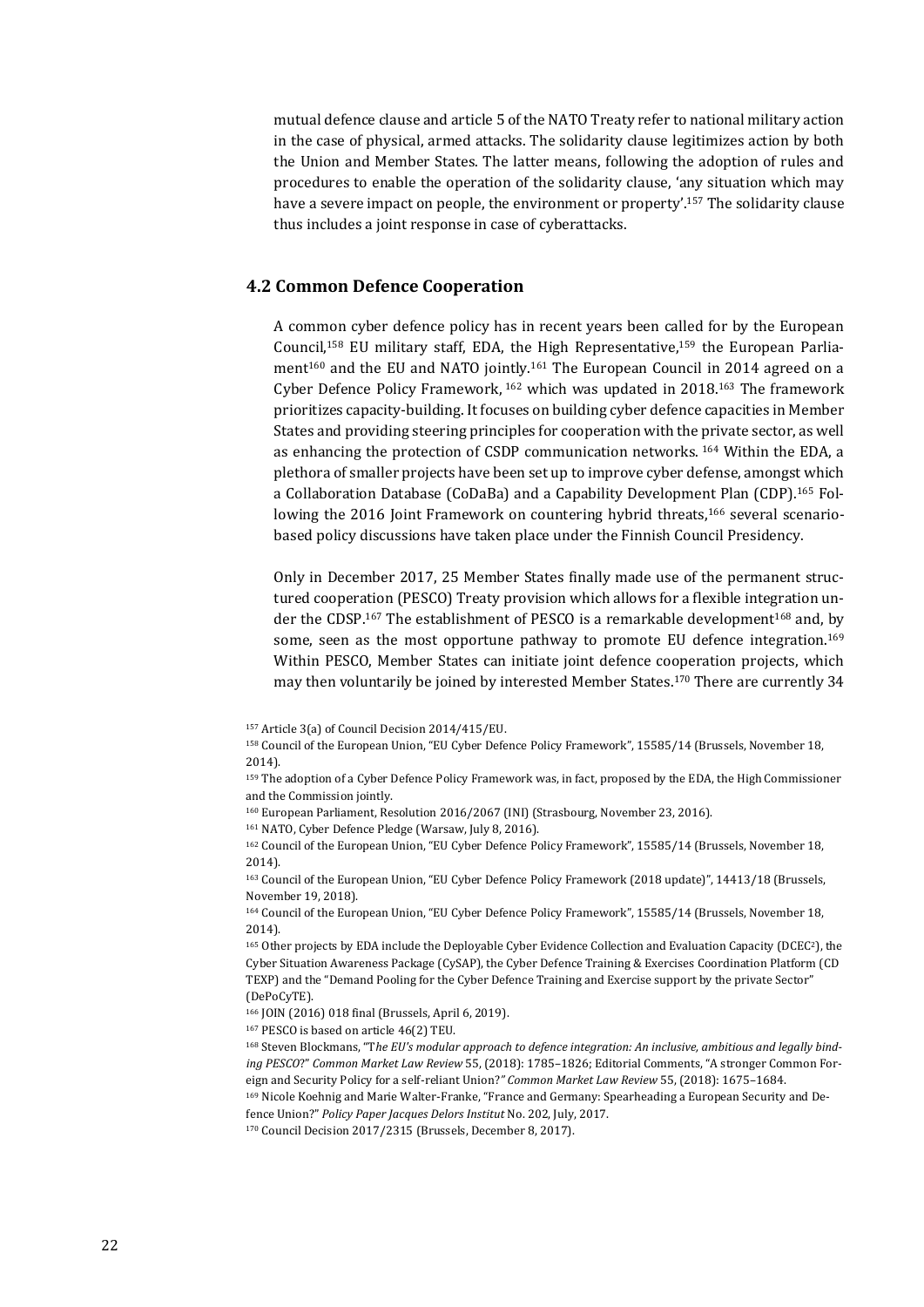PESCO projects, out of which 12 have specifically been dedicated to cyber-defence. At the same time, NATO remains the main focal point for European cyber defence cooperation in Europe.<sup>171</sup> Cooperation between the EU and NATO has intensified, by introducing a Cyber Defence Pledge<sup>172</sup> and resulting in joint projects on early-warning capabilities for headquarters and a multi-agent system for Advanced Persistent Threat detection (MASFAD).<sup>173</sup>

#### <span id="page-22-0"></span>**4.3 Common Defence Investment**

It was the Commission that proposed a European Defence Fund in June 2017. Interestingly, the legal basis for the EDF were the Treaty articles for industry and development, illustrating the close interrelationship of cyber defence and the internal market – a conclusion which is underlined by the fact that the proposal was marked a 'text with EEA relevance'.<sup>174</sup> Under the EDF, the Commission intends to allocate annual budget to joint research in defence technologies, as well as enable the joint procurement of military materials, of which the Commission estimates that it would save around 100 billion euros per year.<sup>175</sup> Under the 2021-2027 Multiannual Financial Framework, the EDF is set out to amount to EUR 500 million per year.<sup>176</sup> Within this budget, which is still being negotiated, the most recent Commission proposals include a EUR 182 million investment in cyber situational awareness and a EUR 27 million investment in AI, virtual reality and cyber technologies. <sup>177</sup> In addition, EDA has started cooperating with the European Investment Bank.<sup>178</sup> The EDF and other initiatives to stimulate investment in defence measures present a much-needed impulse to the EU's cybersecurity defence industry. However, again, these initiatives are economic at heart. Rather than substantial legal and political defence integration, the EU's strength lies in the regulation and stimulation of the defence industry.

<sup>171</sup> Annegret Bendiek, "A Paradigm Shift in the EU's Common Foreign and Security Policy: From Transformation to Resilience", *SWP Research Paper* No. 11, October, 2017, p. 6. See also article 41(2) TEU.

<sup>172</sup> NATO, Cyber Defence Pledge (Warsaw, July 8, 2016).

<sup>173</sup> Annegret Bendiek, "A Paradigm Shift in the EU's Common Foreign and Security Policy: From Transformation to Resilience", *SWP Research Paper* No. 11, October, 2017, p. 20.

<sup>174</sup> Articles 173(3), 182(4), 183 and 188(2) TFEU. Editorial Comments, "A stronger Common Foreign and Security Policy for a self-reliant Union?*" Common Market Law Review* 55, (2018): 1675–1684.

<sup>175</sup> European Commission, "Factsheet: The European Defence Action Plan – FAQs," *European Commission*, November 30, 2016, [https://europa.eu/rapid/press-release\\_MEMO-16-4101\\_en.htm](https://europa.eu/rapid/press-release_MEMO-16-4101_en.htm)

<sup>176</sup> Annegret Bendiek, "A Paradigm Shift in the EU's Common Foreign and Security Policy: From Transformation to Resilience", *SWP Research Paper* No. 11, October, 2017, p. 18.

<sup>177</sup> European Commission, "Press Release: European Defence Fund," *European Commission*, March 19, 2019, [https://ec.europa.eu/commission/news/european-defence-fund-2019-mar-19\\_en](https://ec.europa.eu/commission/news/european-defence-fund-2019-mar-19_en)

<sup>&</sup>lt;sup>178</sup> European Defence Agency, "Press Release: European Defence Agency and European Investment Bank Sign Cooperation Agreement," *European Defence Agency*, February 28, 2018,

[https://www.eda.europa.eu/info-hub/press-centre/latest-press-releases/2018/02/28/european-defence](https://www.eda.europa.eu/info-hub/press-centre/latest-press-releases/2018/02/28/european-defence-agency-and-european-investment-bank-sign-cooperation-agreement)[agency-and-european-investment-bank-sign-cooperation-agreement>](https://www.eda.europa.eu/info-hub/press-centre/latest-press-releases/2018/02/28/european-defence-agency-and-european-investment-bank-sign-cooperation-agreement)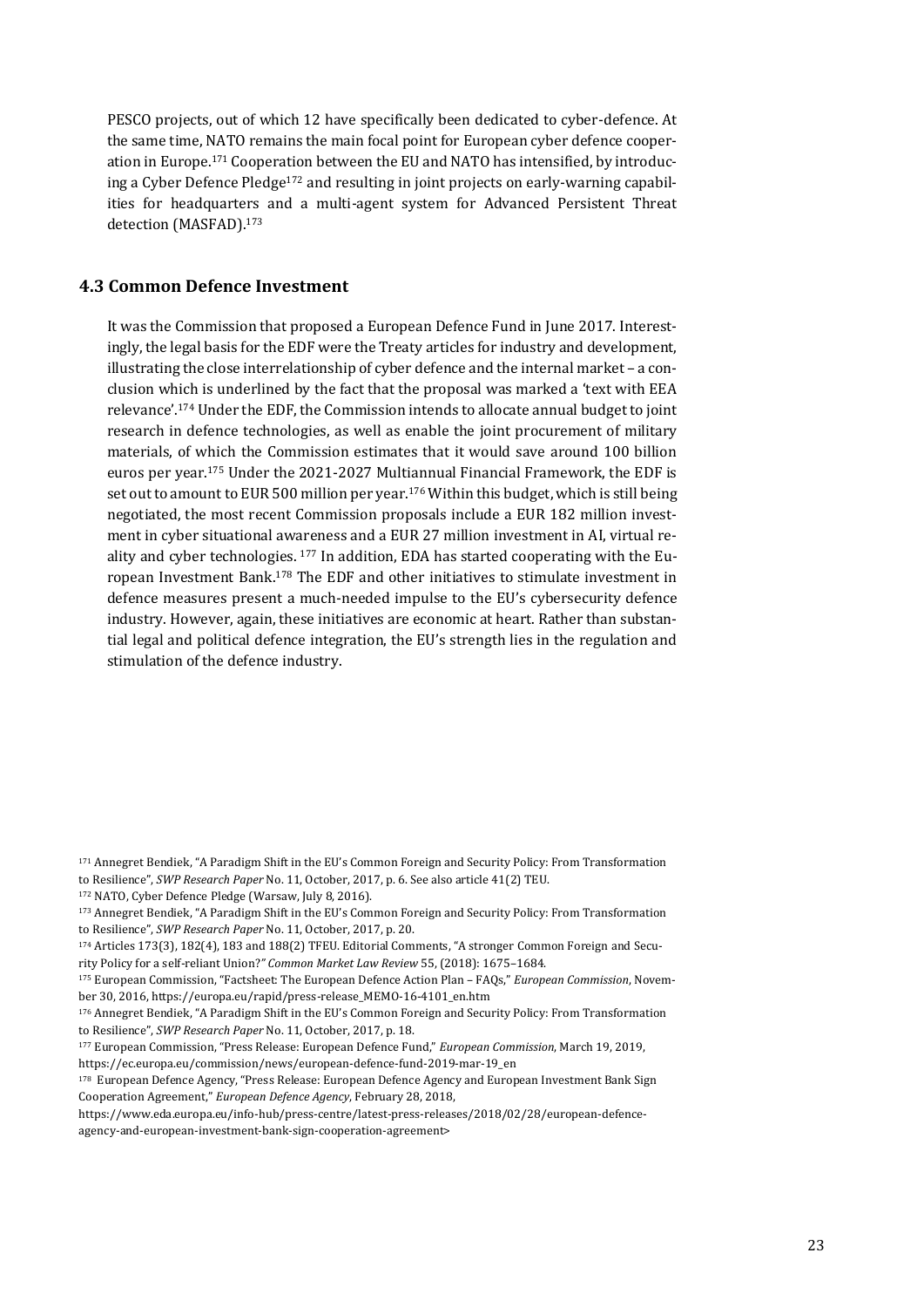### <span id="page-23-0"></span>5. Fourth Pillar: CFSP

Besides the CSDP discussed above, the CFSP includes all matters of foreign policy, although foreign trade, including foreign trade agreements, is an area of exclusive competence under the Common Commercial Policy.<sup>179</sup> The European Council, acting unanimously, is the primary actor in the CFSP. In tandem with the Council it identifies strategic interests, assembles common policies and takes concrete decisions.<sup>180</sup> The option to adopt legislation based on the CFSP is legally excluded, making Council decisions the Union's most tangible instrument on foreign affairs.<sup>181</sup> However, foreign policy concerns have increasingly permeated other domains of Union legislation, which has led to the adoption of legislative proposals which are in effect instrumental towards the CFSP. The implementation of the CFSP is overseen by the High Representative and in practice realized by the European External Action Service (EEAS), which includes 139 European delegations in third states.<sup>182</sup>

#### <span id="page-23-1"></span>**5.1 Cyber Diplomacy Toolbox**

Following its declared and continuous commitment to multilateralism, the EU has devotedly participated in UNGGE talks, pushing forward the standards adopted under the Budapest Convention.<sup>183</sup> Since UNGGE negotiations were halted without results in 2017, some signal a move towards 'coalitions of the willing', i.e. the acceptance of a more scattered approach in which willing international partners enhance cyber cooperation.<sup>184</sup> Nevertheless, several Member States remain heavily invested in UNGGE talks, providing a counterweight against the "Open-Ended Working Group" initiated by Russia.<sup>185</sup> Like global counterparts, the EU has also maintained bilateral cyber dialogues with the U.S., Canada, China, Japan, South Korea and others.

[https://undocs.org/en/A/RES/73/27;](https://undocs.org/en/A/RES/73/27) 

Resolution adopted by the General Assembly on 22 December 2018 [on the report of the First Committee (A/73/505)], United Nations General Assembly,

<https://undocs.org/en/A/RES/73/266>

<sup>179</sup> Article 3(1)(e) and Part V, Title II TFEU.

<sup>180</sup> Article 22(1), article 24(1) TEU and article 26 TEU.

<sup>181</sup> Article 24(1) TEU, article 25 TEU and article 31 TEU.

<sup>182</sup> Article 26 TEU.

<sup>183</sup> Annegret Bendiek, "The EU as a Force for Peace in International Cyber Diplomacy," *SWP Comment* No. 19, April, 2018.

<sup>184</sup> Patryk Pawlak, "The EU's Role on Shaping the Cyber Regime Complex", European Foreign Affairs Review 24, iss. 2 (2019): 167-186.

<sup>185</sup> The OEWG will report back to the UN General Assembly in 2020, the UNGGE's agenda is planned for the period 2019-2021. See Resolution adopted by the General Assembly on 5 December 2018 [on the report of the First Committee (A/73/505)], United Nations General Assembly,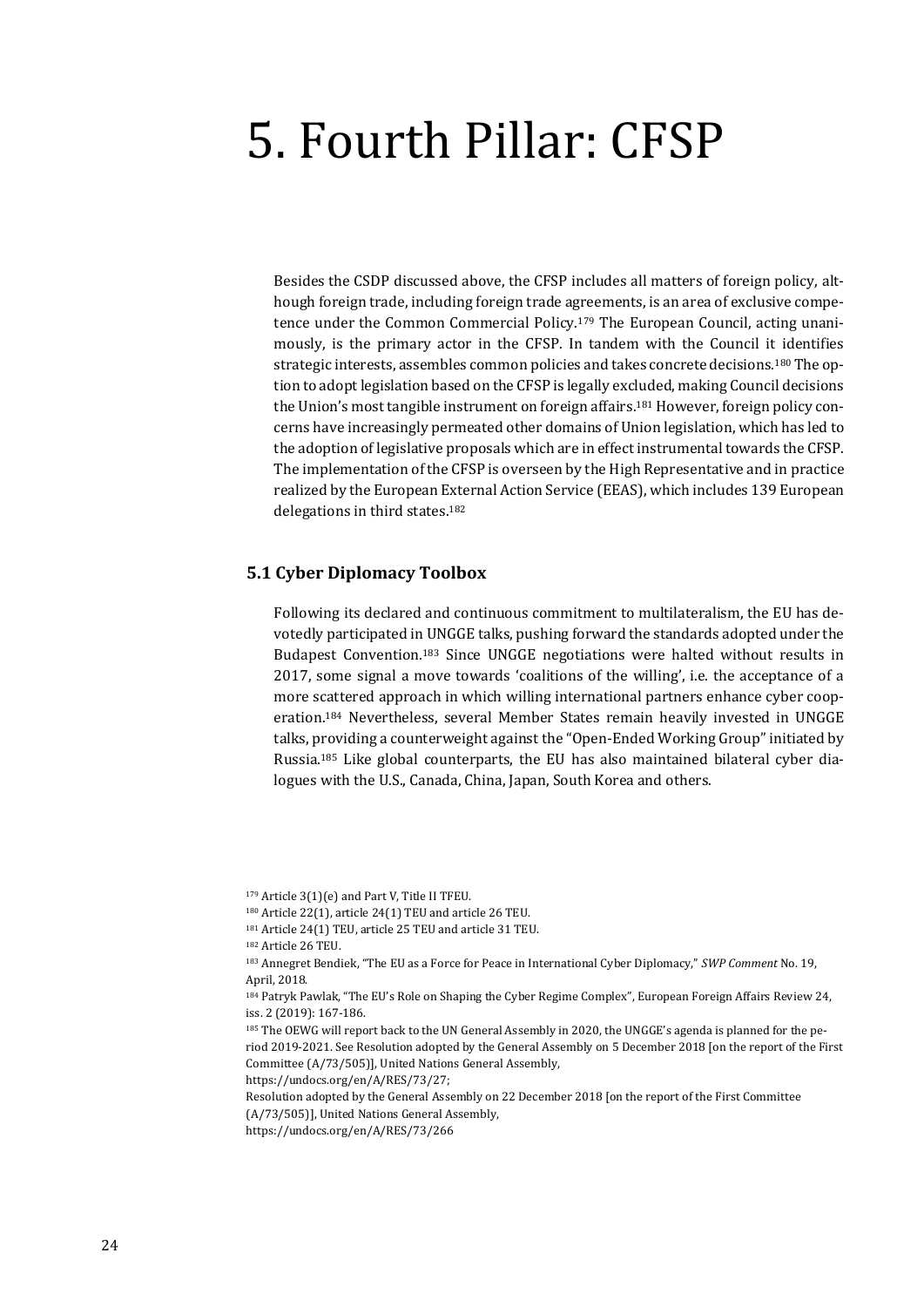The EU's approach to cybersecurity under the CFSP has in 2017 been streamlined by the adoption of the Cyber Diplomacy Toolbox.<sup>186</sup> The Toolbox has the potential to function as a model for diplomatic responses to cybersecurity issues. The EU distinguishes five categories of responses: preventative, cooperative, stabilising and restrictive. These responses are complementary to the lawful responses for Member States' selfdefence based on national constitutions and the NATO legal framework.

Part of the Cyber Diplomacy Toolbox is the Council Regulation on a sanctions regime adopted in May 2019, which prescribes the freezing of funds and economic resources of any natural or legal person, entity or body responsible for (attempted) cyber-attacks with a (potentially) significant effect.<sup>187</sup> The sanctions regime also codifies the principle of due diligence, by making explicit the Member State's positive obligation to take the necessary measures to prevent the passing of natural persons involved in cyberattacks through their territories.<sup>188</sup>

In the run-up to the European Parliament elections of May 2019, risks that disinformation campaigns would influence the outcome of the elections urged the creation of platforms and common standards. The Action Plan against Disinformation presents an agreement between Member States,<sup>189</sup> whereas the Code of Practice against Disinformation is a joint commitment of the Commission, online platforms and other signatories.<sup>190</sup> The Rapid Alert System, which was set up to coordinate the responses to disinformation in the EU election campaigns, will be evaluated in autumn 2019. A European Cooperation Network on Elections joined by the relevant national authorities will contribute to this evaluation. The establishment of cooperation the EU Internet Forum aims to further complement the cooperation between Member States and online platforms by enabling the dialogue between Home Affairs ministers, the internet industry and other stakeholders.

#### <span id="page-24-0"></span>**5.2 Cybersecurity Concerns in Foreign Trade**

The cohesion of the EU's cybersecurity approach has been enhanced by introducing cybersecurity considerations in foreign trade legislation. Within the Common Commercial Policy, the recently adopted Foreign Direct Investment (FDI) Regulation<sup>191</sup> provides a first step towards EU cooperation on investment screening. It allows the Commission to issue opinions on the security or public order implications of certain investments and promotes coordination on international investments between Member States.<sup>192</sup> In addition, following increased awareness of the strategic importance of

<sup>186</sup> Council of the European Union, "Council Conclusions on a Framework for a Joint EU Diplomatic Response to Malicious Cyber Activities ("Cyber Diplomacy Toolbox")," 10474/17 (Brussels, June 19, 2017).

<sup>187</sup> Council Regulation (EU) 2019/796 of 17 May 2019 concerning restrictive measures against cyber-attacks threatening the Union or its Member States. The sanctions regime is based on article 215 TFEU which allows for the adoption of restrictive measures.

<sup>188</sup> Article 4 Council Regulation (EU) 2019/796.

<sup>189</sup> JOIN (2018) 36 final (Brussels, December 5, 2018).

<sup>190</sup> COM (2018) 236 final (Brussels, April 26, 2018).

<sup>191</sup> Regulation 2019/452 of the European Parliament and of the Council of 19 March 2019 establishing a framework for the screening of foreign direct investments into the Union.

<sup>192</sup> European Commission, "Press release: EU foreign investments screening regulation enters into force," *European Commission*, April 10, 2019,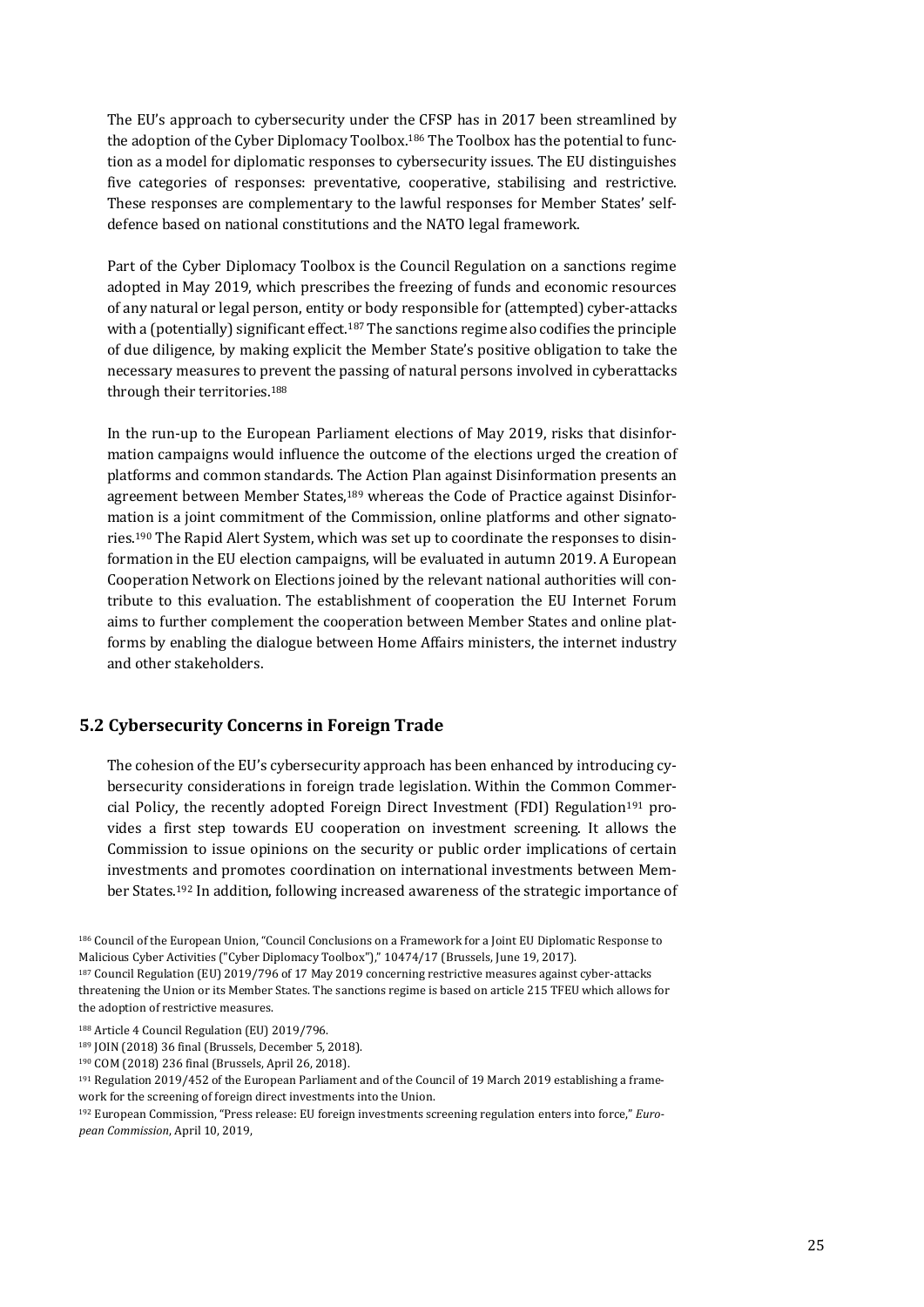dual-use goods to cyber threats,<sup>193</sup> the Regulation on expert controls for dual-use goods was updated in 2018.<sup>194</sup>

[https://europa.eu/rapid/press-release\\_IP-19-2088\\_en.htm](https://europa.eu/rapid/press-release_IP-19-2088_en.htm)

<sup>193</sup> SWD (2017) 295 final (Brussels, September 13, 2017), p. 45; JOIN (2017) 450 final (Brussels, September 13, 2017), pp. 10, 13, 17.

<sup>194</sup> Commission Delegated Regulation (EU) 2018/1922 of 10 October 2018 amending Council Regulation (EC) No 428/2009 setting up a Community regime for the control of exports, transfer, brokering and transit of dual-use items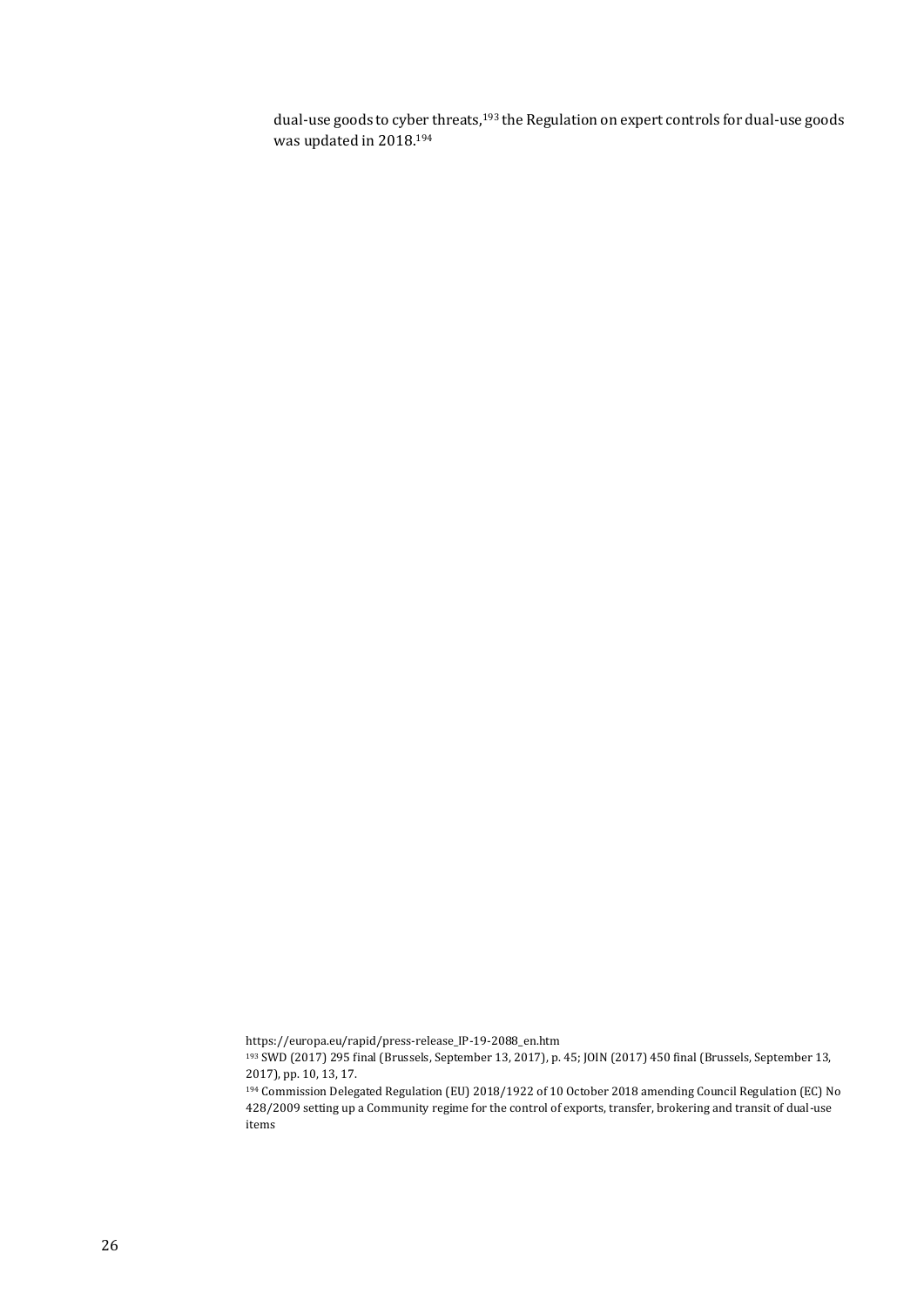## <span id="page-26-0"></span>6. Conclusion

"*If current trends continue unmitigated, the EU may end up being entirely dependent on third countries for key technologies. This would leave our economy, security and society exposed and vulnerable on an unprecedented scale*. […] *Importantly, it can also threaten our democracies*."

"*Member States or individual companies cannot cope with this challenge alone. There is need for coordination and strategic vision.*" 195

The political agenda of the incoming Von der Leyen Commission and the Commission's digital department's proposal for a Digital Leadership Package are paving the way for digital industrial development and cyber-resilience to be the key political priorities to the EU in coming years.

Without a clear constitutional basis, the EU has employed an internal market rationale and increasingly incorporated security and fundamental rights considerations to build towards its cybersecurity approach. Cybersecurity as a policy concern has quickly ascended to the top of the EU's political agenda and managed to deepen European integration in the politically sensitive areas of security and defence. Single market harmonization and industrial policy projects are now complemented with legislative instruments to diminish the economic risks of cybercrime, a stimulus for the European defence industry and tentative steps towards formulating common foreign policy responses to cyber threats. Nevertheless, in spite of the broadening of the policy incentives to deal with cybersecurity, the locus of the EU's approach to cybersecurity remains with the regulation and securing of the internal market.

A forward regulatory framework on all digital questions – data protection, cybersecurity, AI et cetera – is a double-edged European law sword. On the one hand, it serves to protect European citizens with the high level of data security and fundamental rights protection that the EU prides itself on. In turn, digital questions and cybersecurity in particular have substantially pushed this level of protection. On the other hand, a coherent digital and cyber security regulatory framework is an imperative requirement for the European single market to benefit from the transition to the digital age – as fragmentation obstructs cross-border economic activity – as well as for a single market for ICT and cybersecurity products to catch up on its competitiveness. Moreover, much of the EU's geostrategic strength lies on its regulatory power and the externalization of its

https://www.politico.eu/pro/commission-pitched-leadership-package-for-digital-auton-

omy/?utm\_source=POLITICO.EU&utm\_campaign=d6d644f016-

EMAIL\_CAMPAIGN\_2019\_08\_22\_10\_54&utm\_medium=email&utm\_term=0\_10959edeb5-d6d644f016- 190421257

<sup>195</sup> Directorate-General for Communications Networks, Content and Technology. The leaked document was obtained by Politico. See Laurens Cerulus and Bjarke Smith-Meyer, "Commission pitched 'leadership package' for digital autonomy", *Politico Pro*, August 22, 2019,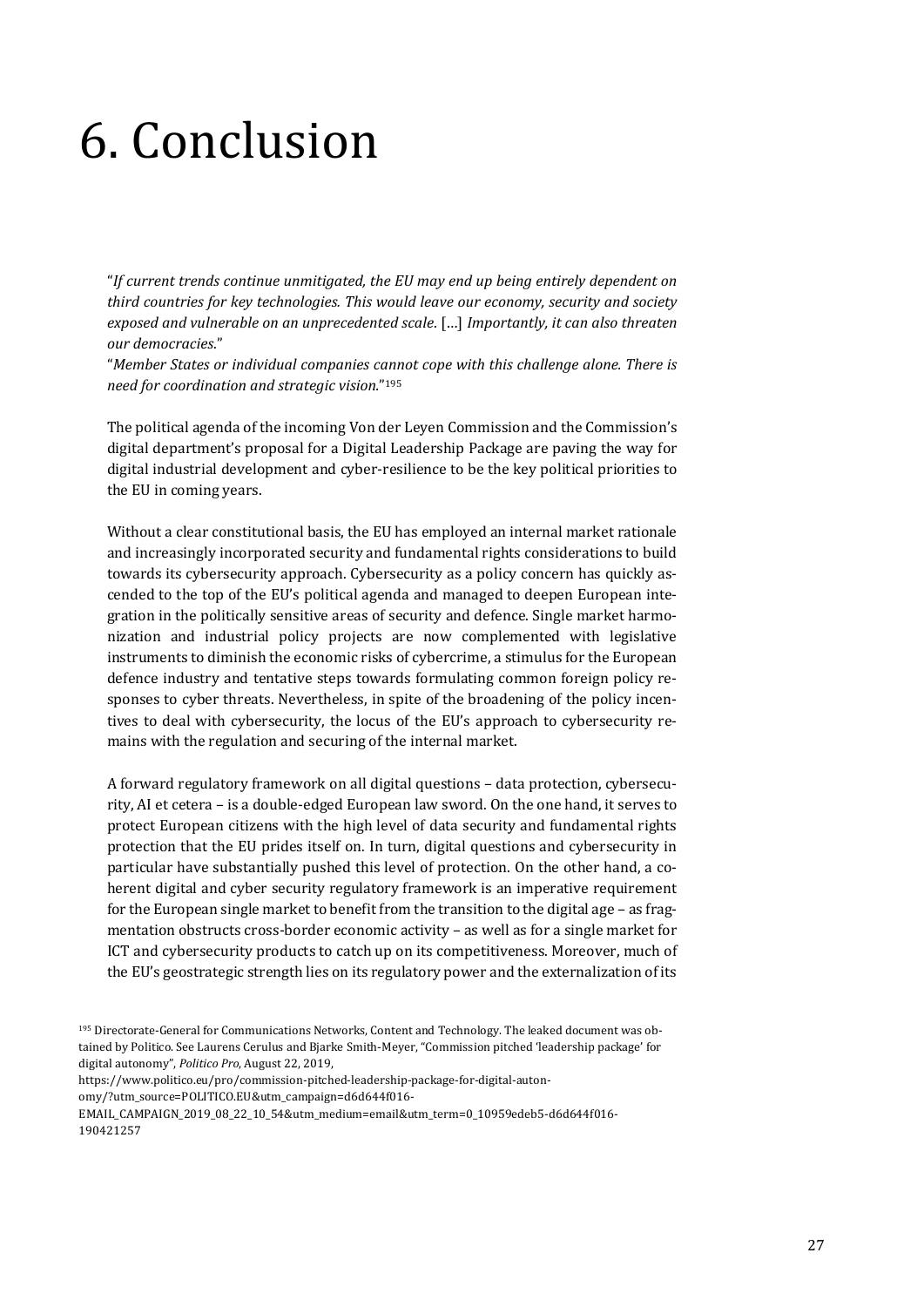norms and values. Similar to its strength in data protection cybersecurity could turn out to be success story of the next "geopolitical Commission" from 2019 to 2024.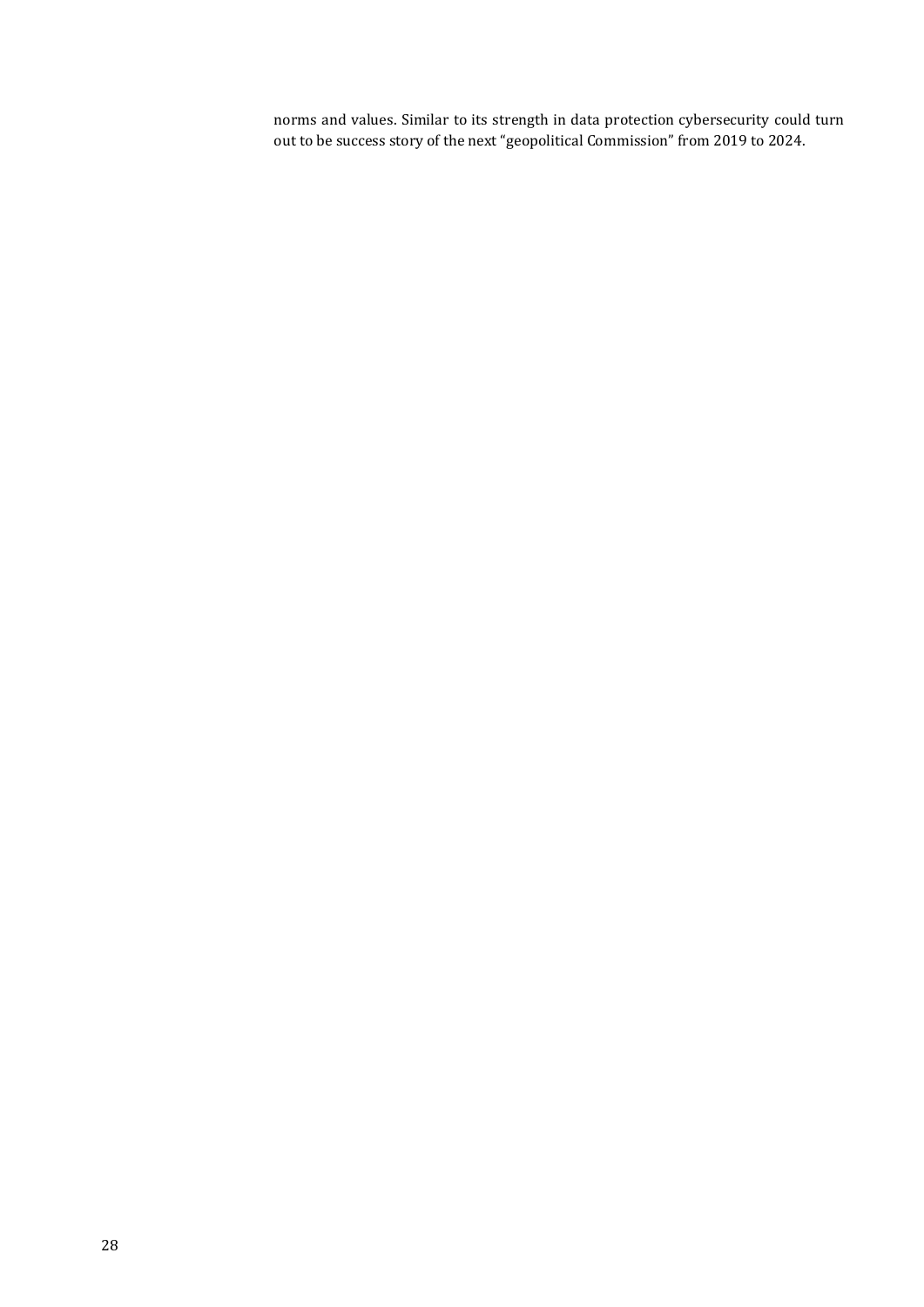### <span id="page-28-0"></span>7. Annex

#### *Table*

#### **Cyber Security in the EU: Areas of Responsibility**

|                 | Single market   | AFSJ: Area of Freedom,  | CSDP: Cyber    | CFSP: Cyber Diplomacy      |
|-----------------|-----------------|-------------------------|----------------|----------------------------|
|                 |                 | Security and Justice    | Defence        |                            |
| EU              | <b>ENISA</b>    | Europol (EC3)           | <b>EDA</b>     | EEAS                       |
|                 | CSIRT network   | Eurojust                | GSA            | SIAC (EU INTCEN, EUMS INT) |
|                 | <b>CERT-EU</b>  | EU-LISA                 | <b>ESDC</b>    | EU SITROOM                 |
|                 |                 |                         |                | EU Hybrid Fusion Cell      |
|                 |                 |                         |                | ERCC                       |
| <b>National</b> | Authorities in  | Executive and data-pro- | Defence, mili- | Foreign ministries         |
|                 | charge of NIS   | tection authorities     | tary and secu- |                            |
|                 | National CSIRTs |                         | rity agencies  |                            |

*EC3:* European Cybercrime Centre, *CSIRT:* Computer Security Incident Response Team, *CERT:* Computer Emergency Response Team, *EDA:* European Defence Agency, *ESDC:* European Security and Defence College, *EEAS:* European External Action Service, *ENISA:* European Union Agency for Network and Information Security, *ERCC:* Emergency Response Coordination Centre, *EU INTCEN:* European Union Intelligence and Situation Centre, *EU-LISA:* European Agency for the Operational Management of Large-scale IT Systems in the Area of Freedom, Security and Justice, *EU SITROOM:* Europe-an Union Situation Room, *EUMS INT:* European Union Military Staff, Intelligence Directorate Mission, *GSA:* European Global Navigation Satellite Systems Agency, *NIS:* Network and Information Security, *SIAC:* Single Intelligence Analysis Capacity